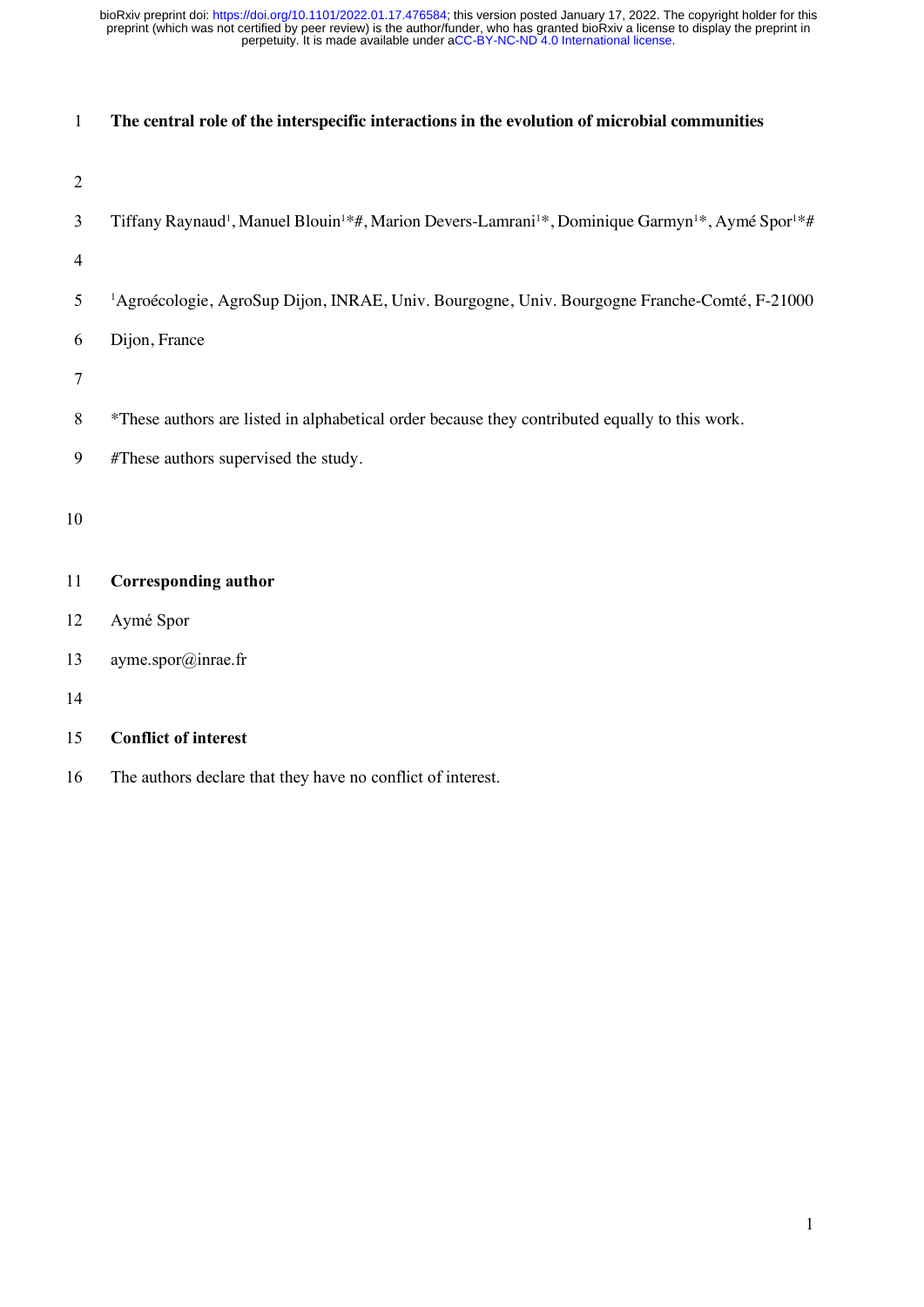### **ABSTRACT**

 The interspecific interactions play an important role in the establishment of a community phenotype. Furthermore, the evolution of a community can not only occur through an evolution of the species composing the community but also of the interactions among them. In this study, we investigated how widespread was the evolution of interspecific interactions in the evolutionary response of eight two-bacterial species communities regarding productivity. We found evidence for an evolution of the interactions in half of the studied communities which gave rise to a mean change of 15% in community productivity as compared to what was expected from the individual responses. Even when the interactions did not evolve themselves, they influenced the evolutionary responses of the bacterial strains within the communities which further affected community response. We found that the evolution within a community often promoted an adaptation of the bacterial strains to the abiotic environment, especially for the dominant strain in a community. Overall, this study suggested that the evolution of the interspecific interactions was frequent and that it could increase community response to evolution. We propose that the existence of an evolution of the interspecific interactions can justify the consideration of the community as a unit of selection.

 **Key-words:** interspecific interactions, experimental evolution, synthetic bacterial communities, productivity, abiotic environment

#### **INTRODUCTION**

 What makes a community is the existence of interactions between the species [1, 2]. The interactions give rise to emergent properties at the community-level i.e. properties that are not predictable from the sum of the properties of the component species [3, 4]. It is thus relevant to consider the phenotype of a community as a whole, especially since it is increasingly recognized that community phenotype can respond to the evolution [5]. The evolution of community phenotype can involve or not an evolution of the interspecific interactions. From a theoretical standpoint, it is accepted that microbial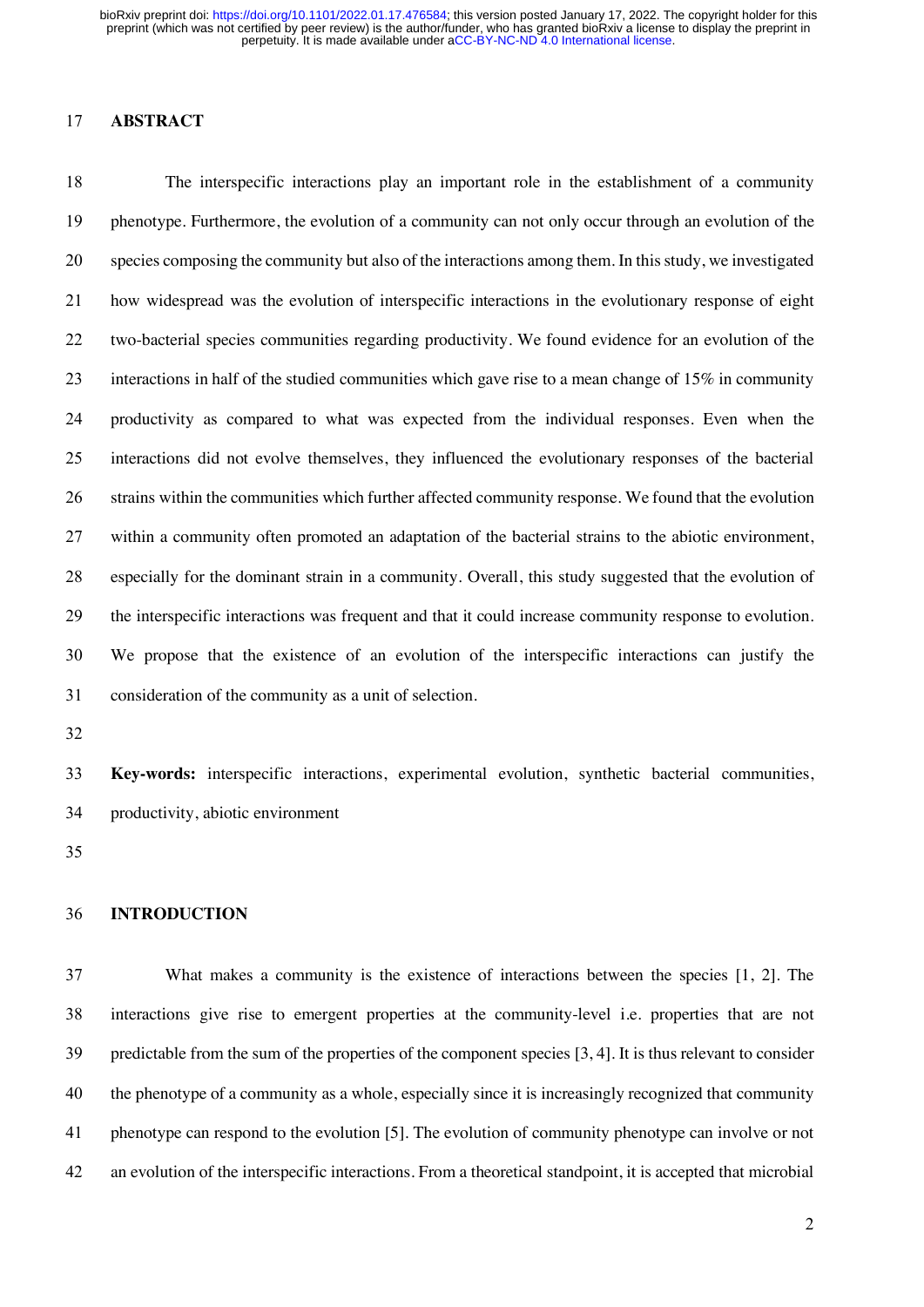community evolution can occur through genetic changes in the community members (e.g. through mutations, horizontal gene transfer, gene loss [6, 7]). Depending on the authors, changes in the relative abundances of the species within a community are also considered as part of the evolution of the community [8, 9] or not [6, 7]. In the latter case they are referred to as "ecological sorting" [10]. Furthermore, as well as the interactions are involved in the establishment of community phenotype, there is also evidence that they can contribute to the evolution of this phenotype. This has been investigated in the field of artificial selection at the community level through modelling [11] and experimental approaches on communities made of two beetle species [12]. Both approaches highlighted that genetic changes in the species within a community are not always sufficient to explain the observed response of the community to selection and suggested that the interspecific interactions can be involved in community evolution. This is likely the strongest argument to support the idea that communities are units of selection.

 In parallel, other studies aiming at understanding the evolutionary dynamics of microbial communities, especially in response to environmental changes, provided detailed assessments of the evolution of interspecific interactions in synthetic communities. It has been shown that, in a two-species bacterial community, a mutation in one of the two strains induced a shift from a commensal interaction to a more exploitative one [13]. This shift in the interaction occurred after five days of experimental evolution and gave rise to an enhanced community productivity. It indicates that the interactions can evolve through the evolution of one of the community members. Another way for the interactions to evolve is through the evolution of multiple species in a community. An experimental study showed that, in a four-species bacterial community, changes in resource use in the four species when experimentally evolved in polyculture reduced the occurrence of negative interspecific interactions [14]. It was associated with a higher productivity at the community level than this of a community which was built from the four species evolved in isolation. Changes in the interactions through the evolution of several species can also result from co-evolution, i.e. reciprocal adaptive changes in two populations or species [15]. Coevolution is different from evolution in response to the presence of a species as it involves adaptation and counter-adaptation in the interacting species. In experimental conditions, coevolution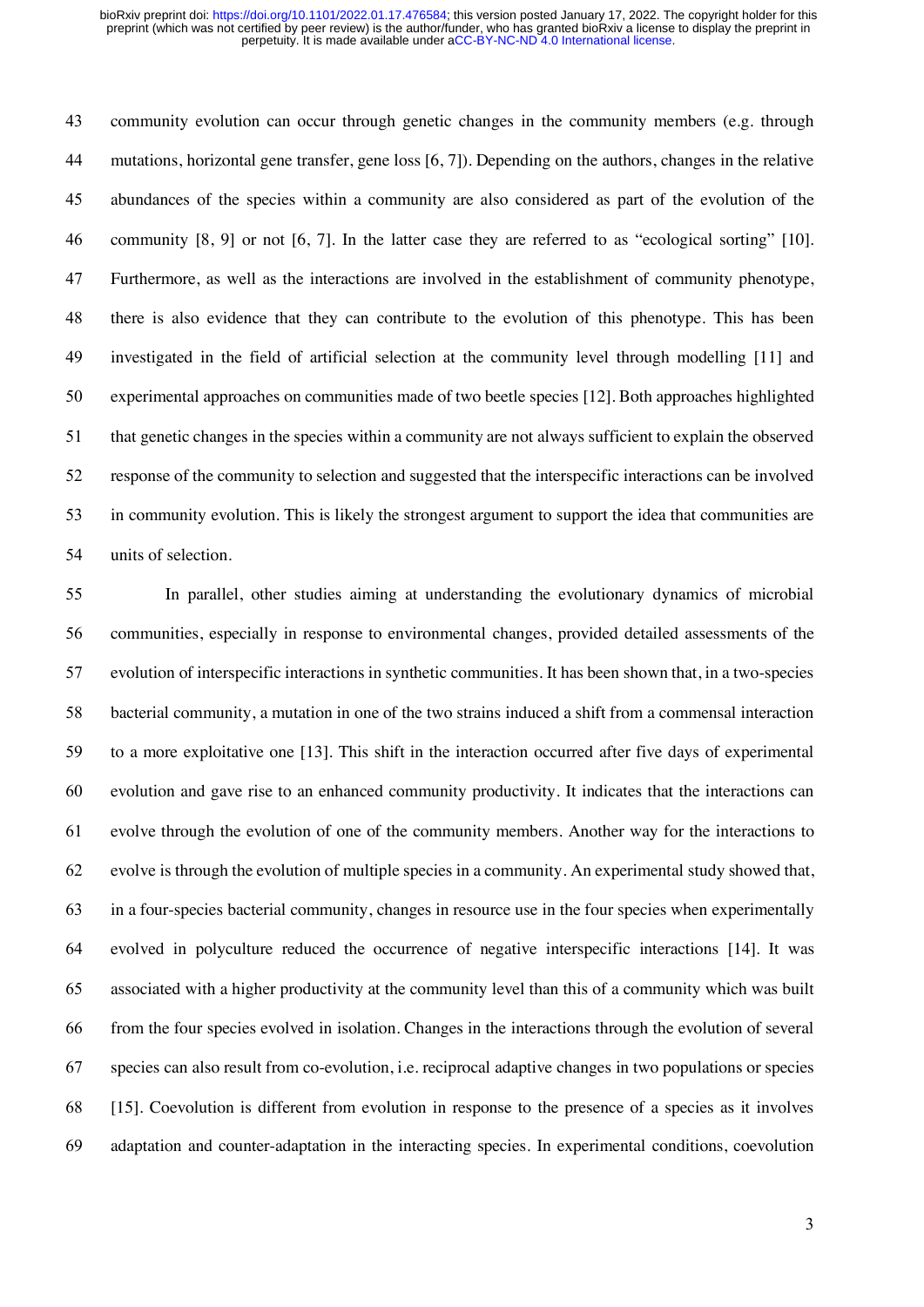can be evidenced either by tracking the evolutionary changes in each of the co-cultured species or by comparing the evolutionary responses in treatments where coevolution is allowed or not [16].

 An additional level of complexity emerges from the fact that the evolution of the interspecific interactions can depend on the abiotic environment. For example, in bacterial communities, the evolution of the interspecific interactions can be promoted by a structured environment, allowing the formation of biofilm, as compared to a homogeneous environment [13]. It has also been shown that the involvement or not of the interactions in a bacterial community evolutionary response can depend on the resources or on the pH of the culture medium [10]. Interestingly, it has been shown that the productivity of a community increased as compared to the ancestral community only when the interactions were involved in the community response to evolution (and in the most diverse communities only) [10]. To go further, the abiotic environment can be modified by a species which can influence the evolution of other species in a community, this is referred to as niche construction [17]. It has been shown that the pairwise interaction between a bacteria and a yeast shifted from commensalism to amensalism and then to antagonism when the environment started to be changed by the yeast. Indeed, the excretion of a bacterial growth inhibitor promoted the evolution of resistance in the bacterial population which lowered the fitness of the yeast [18]. Thus, eco-evolutionary feedbacks are also involved in the evolution of the interactions and of the communities.

 There are many studies that illustrate well the evolution of the interspecific interactions, the question is not anymore *whether the interactions can evolve* but *how important is the evolution of the interactions in the communities* [7]. In this study, we aimed at providing an insight into the prevalence of the evolution of interactions in the evolution of community phenotype. Following a five-month experimental evolution of synthetic bacterial communities [19], we re-isolated eight pairs of strains that evolved in different communities. We assessed community and community member phenotypes by measuring the optical density as a proxy of productivity. We compared them with the ancestral phenotypes and the phenotypes obtained by assembling the same strains evolved in isolation to discuss the evolution of interactions. We hypothesized that: *i)* the interspecific interactions played a role in the evolution of community phenotype (i.e. the phenotype of the evolved community would be different from this of a community reconstructed from strains that evolved in isolation); *ii)* this role occurred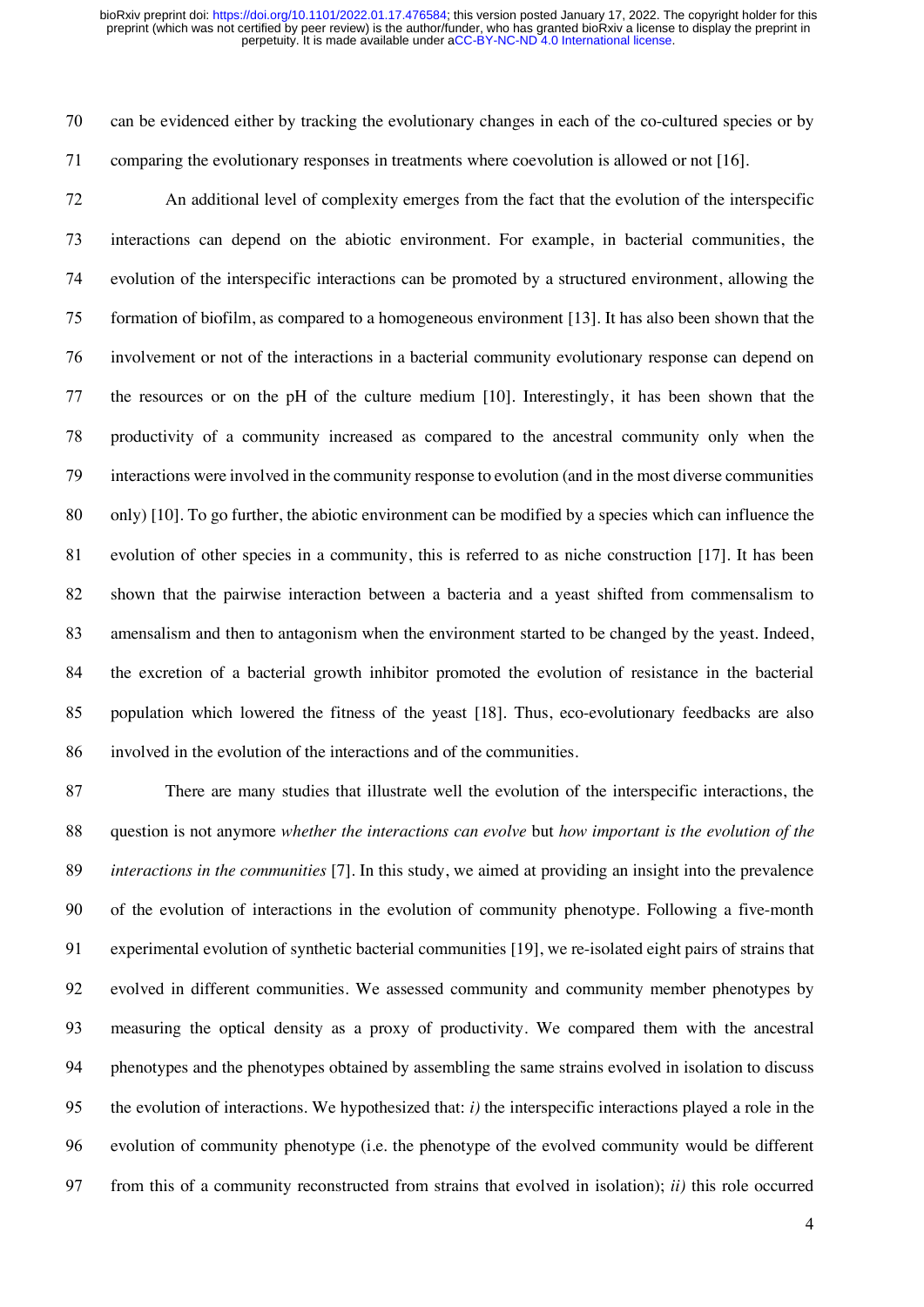through an evolution of the interactions themselves (i.e*.* the evolutionary response of the community is not predictable from the evolutionary responses of the community members); *iii)* the evolution of the community phenotype depended on the abiotic environment. To verify this third hypothesis, we assessed the phenotype of the evolved strains and communities in a second abiotic environment in order to discuss the adaptation to the abiotic conditions of the environment of the experimental evolution.

#### **MATERIALS AND METHODS**

# *Origin of the studied communities*

 The eight two-strain communities studied in this experiment stemmed from an experimental evolution procedure in which bacterial strains (= monocultures) and communities were grown for five months with a serial transfer each 3.5 days. This experiment involved 18 laboratory strains that were used to create communities differing for their initial richness levels (see [19]). During the experimental evolution, the strains and communities were grown in sterile 2 ml deep-well plates (Porvair Sciences, Wrexham, UK) filled with 1 ml of a mix of 1:5 lysogeny broth (LB) and 1:5 tryptic soy broth (TSB), hereafter called EE medium for Experimental Evolution, and placed at 28°C without shaking. An optical density (OD) measurement was performed at each serial transfer (as a proxy of productivity) and the transfer occurred following two treatments: artificial selection (where the transferred replicate was the one with the highest OD among ten) and no artificial selection (where the replicate was transferred 115 whatever its OD). The monocultures and communities were stored at -80°C in 30% glycerol before the experimental evolution (ancestors) and after the experimental evolution (evolved strains and communities). In a first step of isolation, all of the communities of richness level 2 (six), both under artificial selection and no artificial selection (see [19]), were considered for being analysed in the present study. In a second step, all of the communities of richness level 4 (six) either under artificial selection or under no artificial selection were also considered to complete the experimental design. The pairs of strains that were finally included in the experiment are presented in Table 1 and responded to the following criteria: successful isolation of the strains from the evolved community and availability of the corresponding strains evolved in isolation.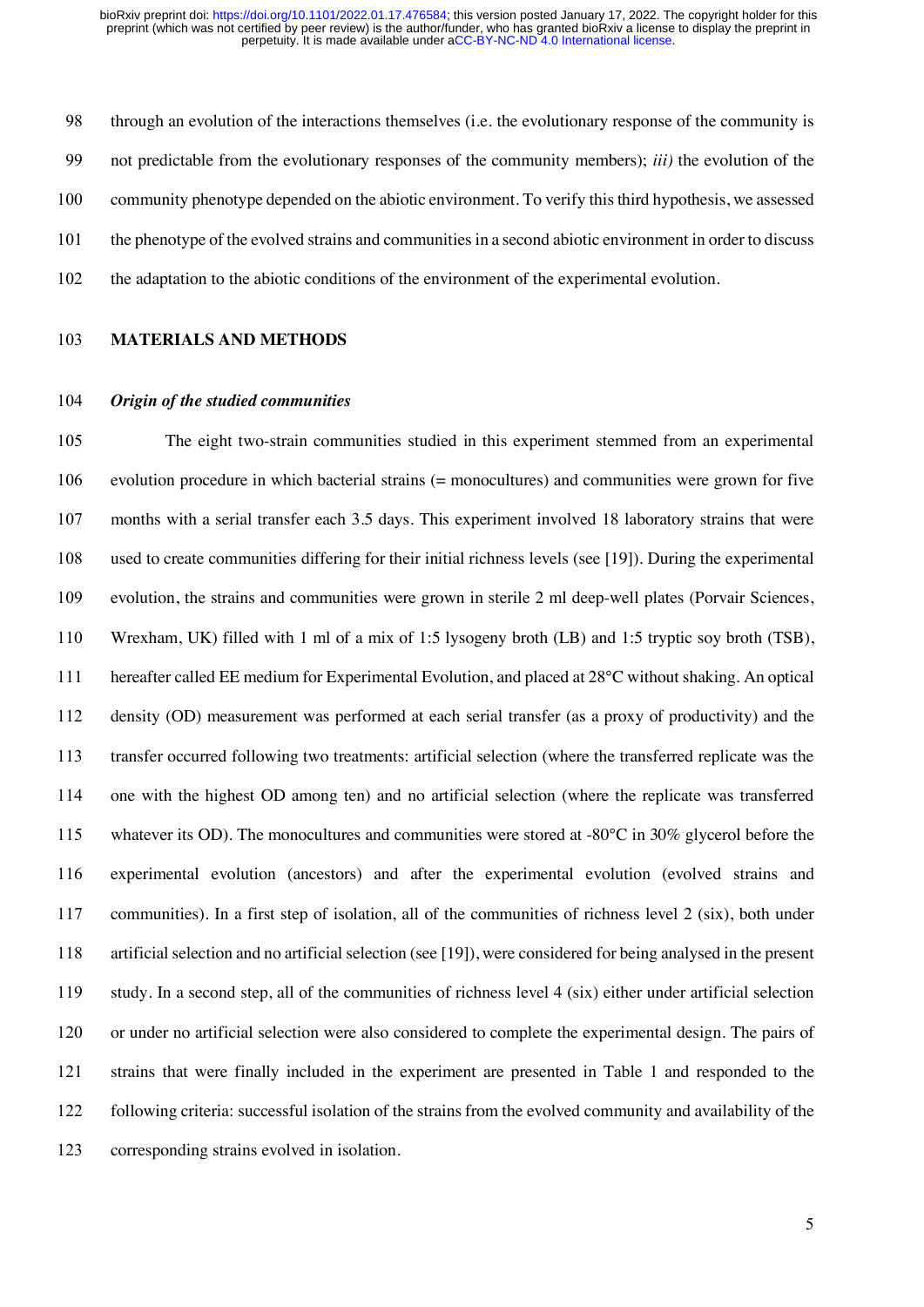# *Isolation of the strains from the evolved communities*

 To isolate the strains that evolved in communities, we revived the evolved communities from the glycerol stocks by growing them on agar plates (EE medium) by streaking. After 72h of growth at 28°C, we picked the colonies of differing morphologies and placed them on new separated agar plates 129 by streaking. After a new cycle of growth, one colony per plate was picked, placed in 200  $\mu$ l of 0.9% 130 NaCl and 100  $\mu$ 1 of this suspension were plated on an agar plate with glass beads. At this step, 2  $\mu$ 1 of suspension were used to perform a PCR for the identification of the strains (see below). After a new cycle of growth, several colonies were picked on each plate and put in 20 ml of medium in a flask (48h, 133 120 rpm). 800  $\mu$ l of suspension were then stored at -80°C in 800  $\mu$ l of 60% glycerol. As these isolation steps required four growth cycles during which evolution could act, we also performed these four growth cycles in the same conditions for the corresponding ancestral and evolved in isolation strains.

#### *Identification of the strains*

 A PCR targeting 16S rRNA gene with the primers 27F/1492R [20] was performed for each strain isolated from the evolved communities. A digestion of the PCR products was then performed with the *Alu*I restriction enzyme and followed by an electrophoresis for the identification of the strains at the genus level. For the genera that were represented by several strains in our experiment (i.e. *Pseudomonas* and *Escherichia*), we performed further analyses for an identification at the strain level. We used data from *gyrB* sequencing at the community level to determine which *Pseudomonas* strain was present in the community and coupled it with analyses at the strain level for formal identification. The different strains were identified based on the presence or not of *atzD* gene (assessed by PCR) and the resistance or not to nalidixic acid and amoxicillin (assessed by growing the strains on agar plates containing a mix 147 of the two antibiotics at a final concentration of  $100 \mu$ g.ml<sup>-1</sup>). *Escherichia coli* K12 and *Escherichia coli*  WA803 were identified based on their ability to do or not lactose fermentation (which was assessed by growing the strains on agar plates on Drigalski agar medium).

### *Evolutionary history treatments*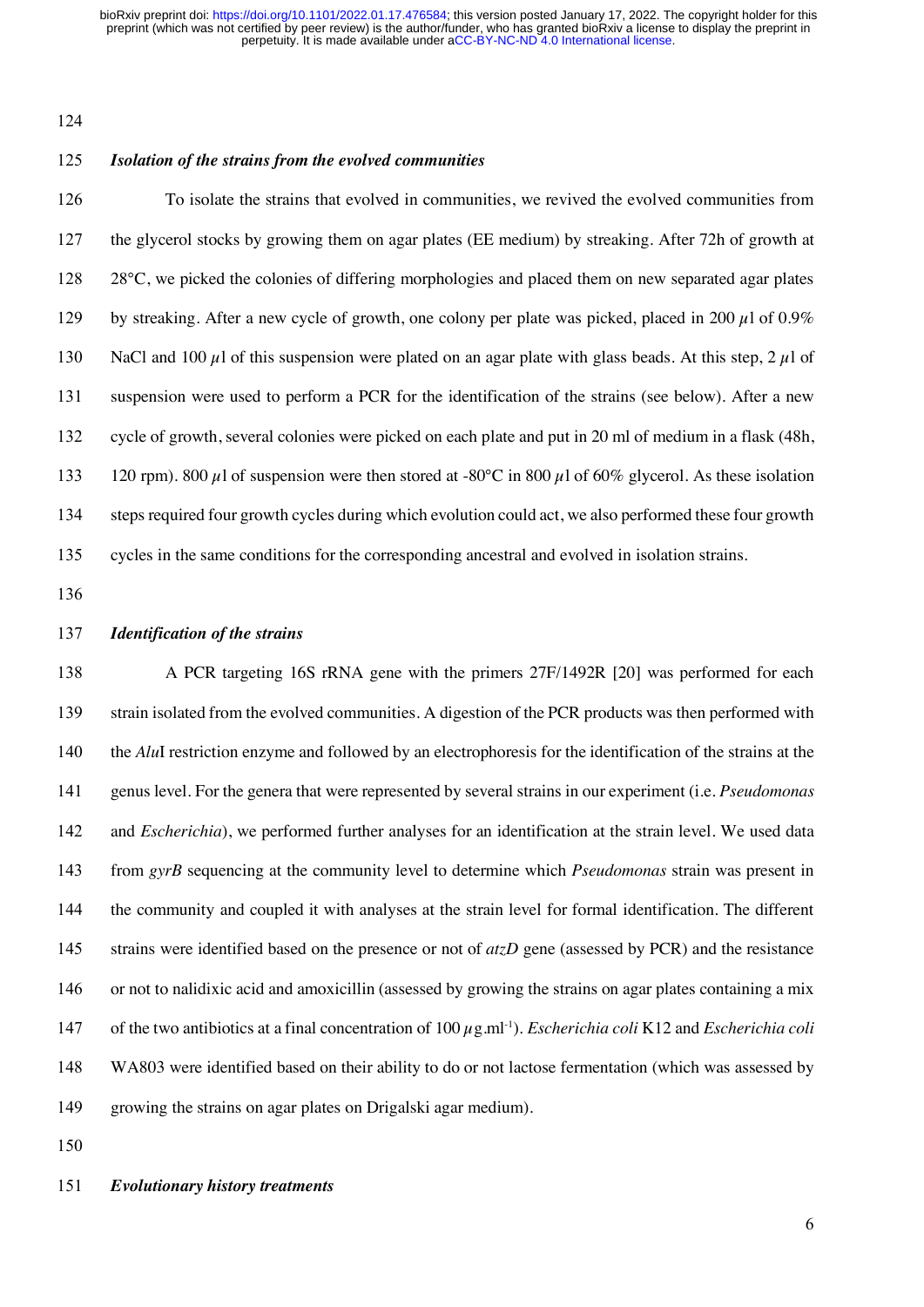Each of the two strains of a community (eight in total, hereafter identified as communities A to H; Table 1) was grown in its ancestral version (i.e. before experimental evolution), in its "evolved in isolation" version (i.e. after experimental evolution as an isolated strain) and in its "evolved in community" version. It resulted in six treatments (two strains and three evolutionary histories per strain; Figure 1a). Within each community, the most productive (highest OD at 3.5 days) of the two ancestral strains was referred to as "strain 1" and the least productive was referred to as "strain 2". In addition, each community was grown in its ancestral version (i.e. co-culture of the two ancestral strains), in its "evolved in isolation" version (i.e. co-culture of the two strains that evolved in isolation) and in its "evolved in community" version (i.e. co-culture of the two strains that evolved together in a community). Two communities mixing ancestral strains and strains evolved in community were also included: mixed community 1 (i.e. co-culture of strain 1 evolved in community and ancestral strain 2) and mixed community 2 (i.e. co-culture of strain 2 evolved in community and ancestral strain 1). It resulted in five treatments at the community level plus the six treatments at the strain level (Figure 1b); each treatment was replicated eight times per each studied community.

#### *Community construction, growth conditions and phenotype assessment*

 Before the start of the experiment, each strain was revived from the glycerol stock and grown in 20 ml of EE medium in a flask (48h, 28°C, 110 rpm). The OD of the suspensions was measured (Infinite M200 PRO, Tecan, Männedorf, Switzerland) and the suspensions were diluted to a final OD of 0.002 in EE. The eight two-strain communities were built by mixing an equivalent volume of each of the suspensions of the required strains. Then, two plates per community were inoculated with the suspensions at OD 0.002: a 2 ml deep-well plate (1 ml of suspension per well, eight replicates per treatment) and a honeycomb plate (Thermo Fisher Scientific, Waltham, Massachusetts, USA; 400 µl of suspension per well, eight replicates per treatment). The growth conditions in deep-well plates were: 28°C, no shaking; the OD was measured after 3.5 days of growth by homogenising the well content, 177 pipetting 200  $\mu$ l of suspension and transferring it into a new plate for OD measurement at 600 nm (Infinite M200 PRO). These growth conditions were identical to the growth conditions of the experimental evolution, hereafter we refer to these conditions as "environment 1". The growth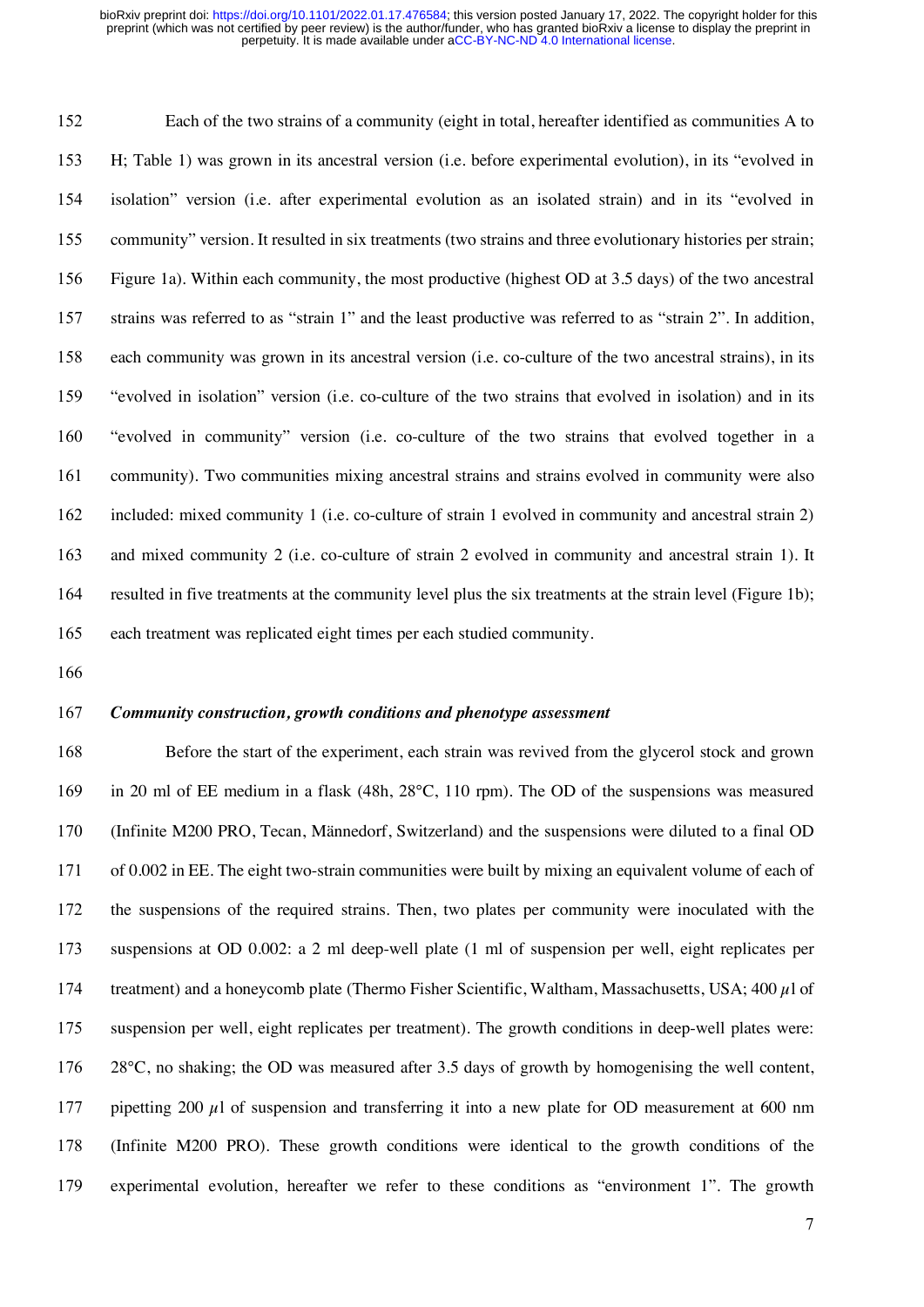180 conditions in honeycomb plates were:  $28^{\circ}$ C, 15 s of shaking 5 s before each OD measurement (600 nm; Bioscreen, Oy Growth Curves Ab Ltd, Helsinki, Finland), one measurement every 30 min. These growth conditions were different from these of the experimental evolution, hereafter we refer to these conditions as "environment 2".

184

# 185 *Statistical analyses*

186 The OD after 3.5 days of growth was analysed in two steps with two linear mixed models. The 187 following model was used to analyse the effect of the evolution on strain and community phenotypes:

188 
$$
Y_{ijkl} = \mu + \alpha_i + \beta_j + \gamma_k + (\alpha \beta)_{ij} + (\alpha \gamma)_{ik} + (\beta \gamma)_{jk} + (\alpha \beta \gamma)_{ijk} + I_l + E_{ijkl}
$$

189  $Y_{ijkl}$  is the OD of the biological entity *i* (three levels: strain 1, strain 2, community), of identity *l* (24) 190 levels: strain or community identity), of evolutionary history *j* (three levels: ancestor, evolved in 191 isolation, evolved in community), in environment  $k$  (two levels: environment 1, environment 2).  $\mu$  is the intercept,  $\alpha_i$  is the effect of the biological entity,  $\beta_i$  is the effect of the evolutionary history,  $\gamma_k$  is the 193 effect of the environment. The interaction effects between *i)* the biological entity and the evolutionary history  $(\alpha\beta)_{ij}$ ; *ii*) the biological entity and the environment  $(\alpha\gamma)_{ik}$ ; *iii*) the evolutionary history and the environment  $(\beta \gamma)_{ik}$ ; *iv*) the biological entity, the evolutionary history and the environment  $(\alpha \beta \gamma)_{ijk}$ 196 were also included in the model.  $I_l$  is the random effect of the strain or community identity,  $E_{ijkl}$  is the 197 residual error.

198 A second linear mixed model was built to analyse the effect of the evolutionary history of the 199 community members on the community phenotype:

200 
$$
Y_{jkl} = \mu + \beta_j + \gamma_k + (\beta \gamma)_{jk} + I_l + E_{jkl}
$$

201 *Y<sub>jkl</sub>* is the OD of the community of identity *l* (8 levels: A to H), of evolutionary history *j* (five levels: 202 ancestor, evolved in isolation, evolved in community, mixed 1, mixed 2), in environment *k* (two levels: 203 environment 1, environment 2).  $\mu$  is the intercept,  $\beta_i$  is the effect of the evolutionary history,  $\gamma_k$  is the 204 effect of the environment,  $(\beta \gamma)_{ik}$  is the effect of the interaction between the evolutionary history and 205 the environment.  $I_l$  is the random effect of the community identity,  $E_{jkl}$  is the residual error.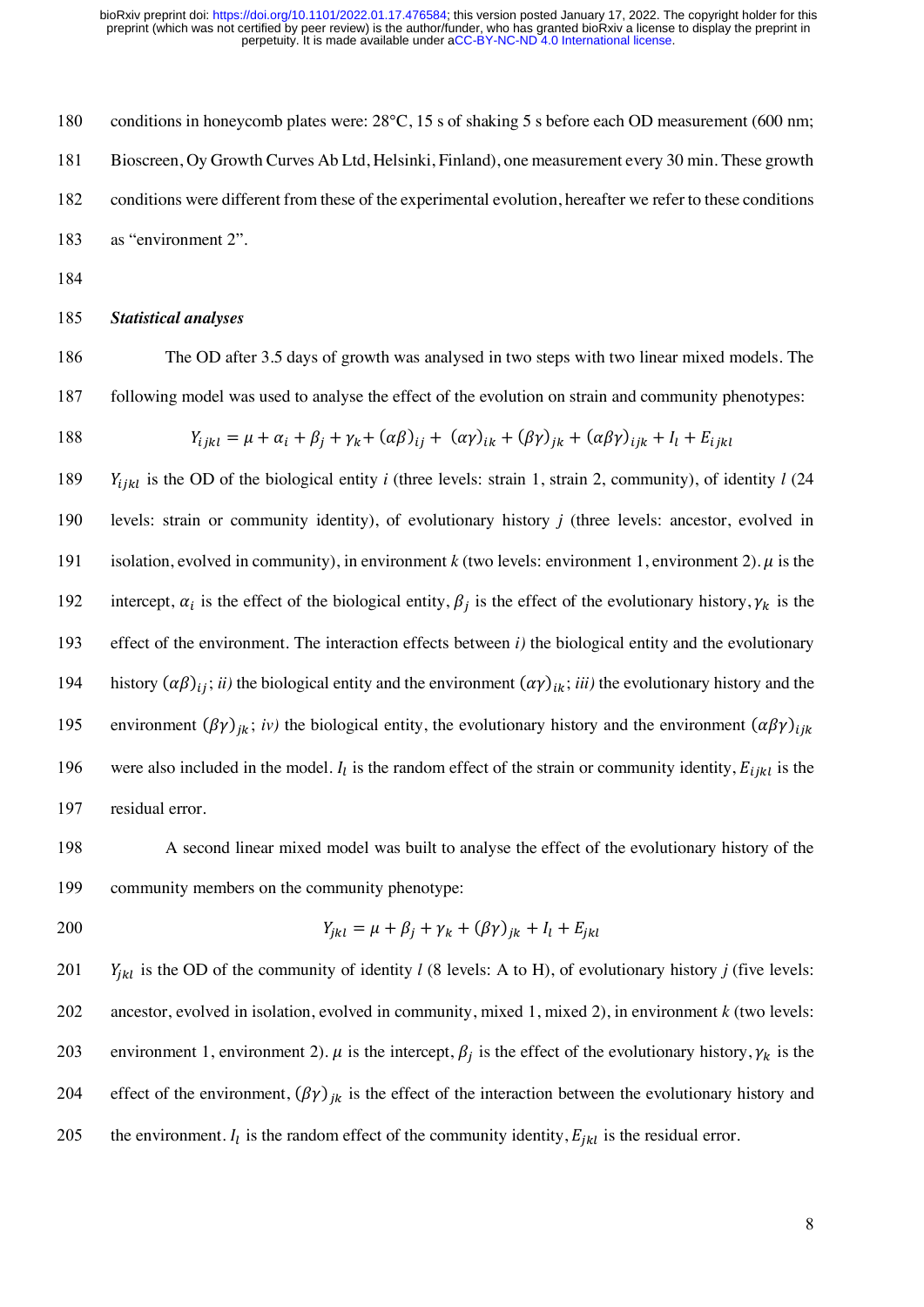To go into the details of the responses for each community, the OD after 3.5 days was then analysed with a linear model that included the identity of the individual as a fixed effect factor as well as the evolutionary history and the interaction between the identity and the evolutionary history. One model was built for the strains and one for the communities in both environments. Then, the predictability of the community evolutionary response was analysed by comparing the response of the community (i.e. change in OD during experimental evolution) to *i)* the response of strain 1 evolved in community, *ii)* the response of strain 2 evolved in community *iii)* the sum of the responses of strains 1 and 2 (which corresponds to the expected response under the hypothesis of an additivity of the individual responses, i.e. the absence of evolution of interspecific interactions). The mean responses and the corresponding 95% confidence intervals were obtained by bootstrapping (1 000 iterations of the calculation of the response from randomly sampled values with replacement).

 All the analyses were performed with R software version 3.6.3 with lmerTest package for linear mixed models [21], car package for type II analyses of variance [22] and emmeans package for pairwise comparisons [23].

#### **RESULTS**

### *The strains' responses are driven by their initial productivity in monoculture*

 The effect of the evolutionary history on optical density (OD) depended on the biological entity, i.e. whether the considered phenotype was this of the community or of the community members, and it 225 also depended on the environment (biological entity\*history\*environment:  $\chi^2$ =48; p<sub>df=4</sub>=1.0x10<sup>-9</sup>; Table S1). Strain 1 and strain 2, the initially most and least productive strain respectively, responded differently to the evolution in environment 1. The OD of strain 1 when evolved in community tended to be higher than this of strain 1 as an ancestor and was higher than strain 1 evolved in isolation (respectively 0.68±0.18, 0.66±0.12, 0.55±0.22; Figure 2). On the contrary, strain 2 showed a lower OD when evolved in community as compared to evolved in isolation (0.30±0.12 and 0.37±0.18 231 respectively).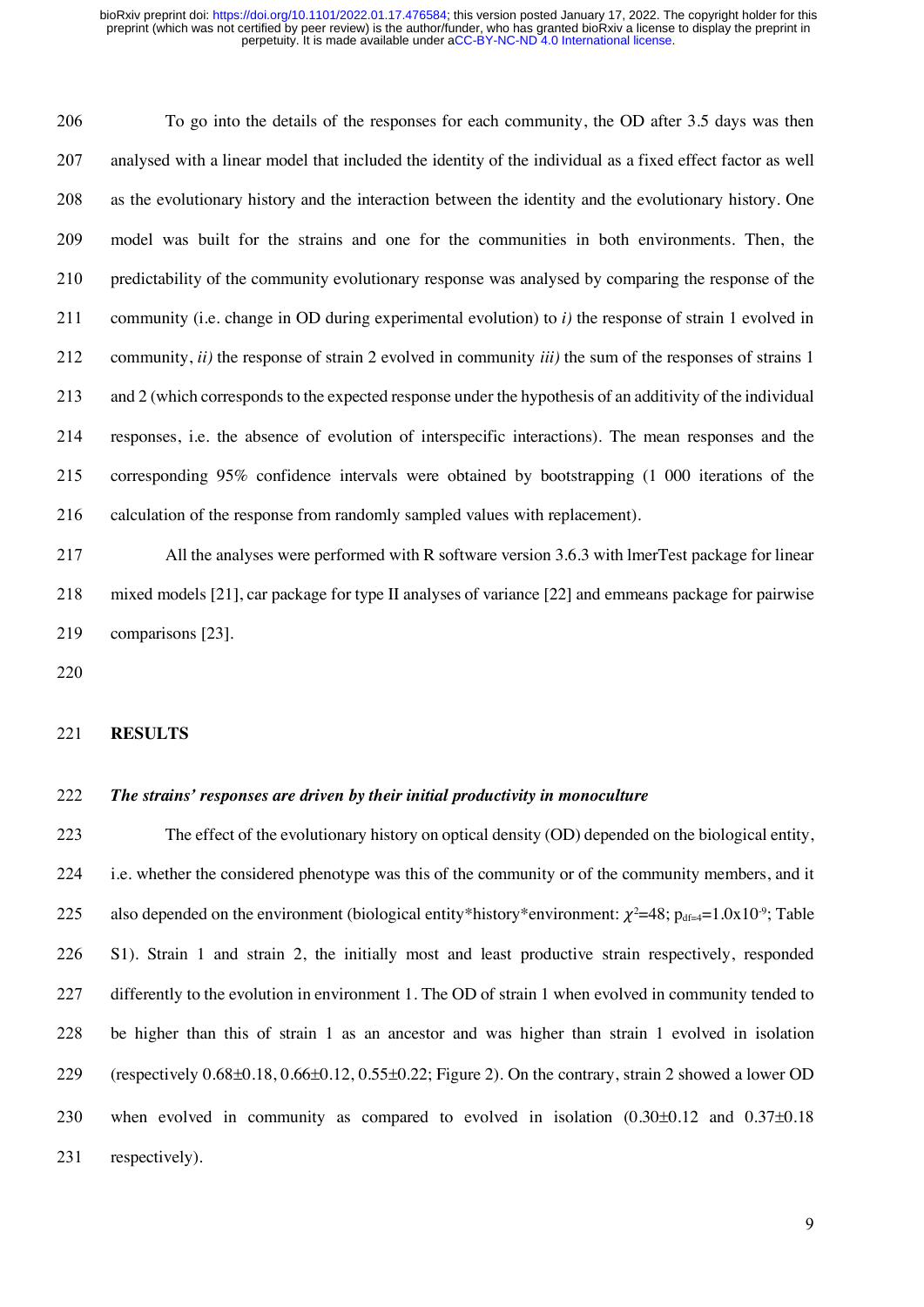#### *Community response is driven by the most productive strain in monoculture*

 In environment 1, the OD of the communities composed of strains that evolved together was not significantly different from the OD of the ancestral communities (respectively 0.65±0.18 and 0.63±0.13; Figure 2). But, it was higher than the OD of the communities in which the members evolved in isolation (0.47±0.15) suggesting that the evolution in community (i.e. co-culture) did not produce the same outcome than an evolution in isolation. However, the communities composed of strains that evolved together produced the same phenotype as mixed communities (one ancestral and one evolved strain, Figure 3).

 The OD of the community was not different from the OD of strain 1 whatever the evolutionary history (respectively 0.61±0.16 and 0.62±0.18 on average; Figure 2). Also, the response of the community to the evolutionary history was similar to this of strain 1 (i.e*.* trend to increase in OD with an evolution in community as compared to the ancestor and trend to decrease in OD with an evolution in isolation; Figure 2). Thus, community phenotype seemed to be driven by strain 1.

# *Community response involves an evolution of the interactions in half of the cases*

 For all of the studied communities, there was a significant difference in OD between the evolved in community and evolved in isolation treatments (Figure 4) which highlighted the importance of the interactions in the evolution of community phenotype. This difference was in favour of the evolved in community treatment in seven of the eight communities (Figure 4). One evolved community showed no 252 difference in OD as compared to the ancestral community (community G; Figure 4). Three communities showed differences in OD with the communities of all other evolutionary histories (communities A, C and F). It indicated that, in these cases, the only way to obtain the evolved community phenotype was through the presence of the two strains in their evolved in community version. The four remaining communities (B, D, E and H) showed no difference in OD as compared to at least the mixed community 1 (Figure 4) highlighting the role of strain 1 in the expression of the evolved community phenotype in these cases.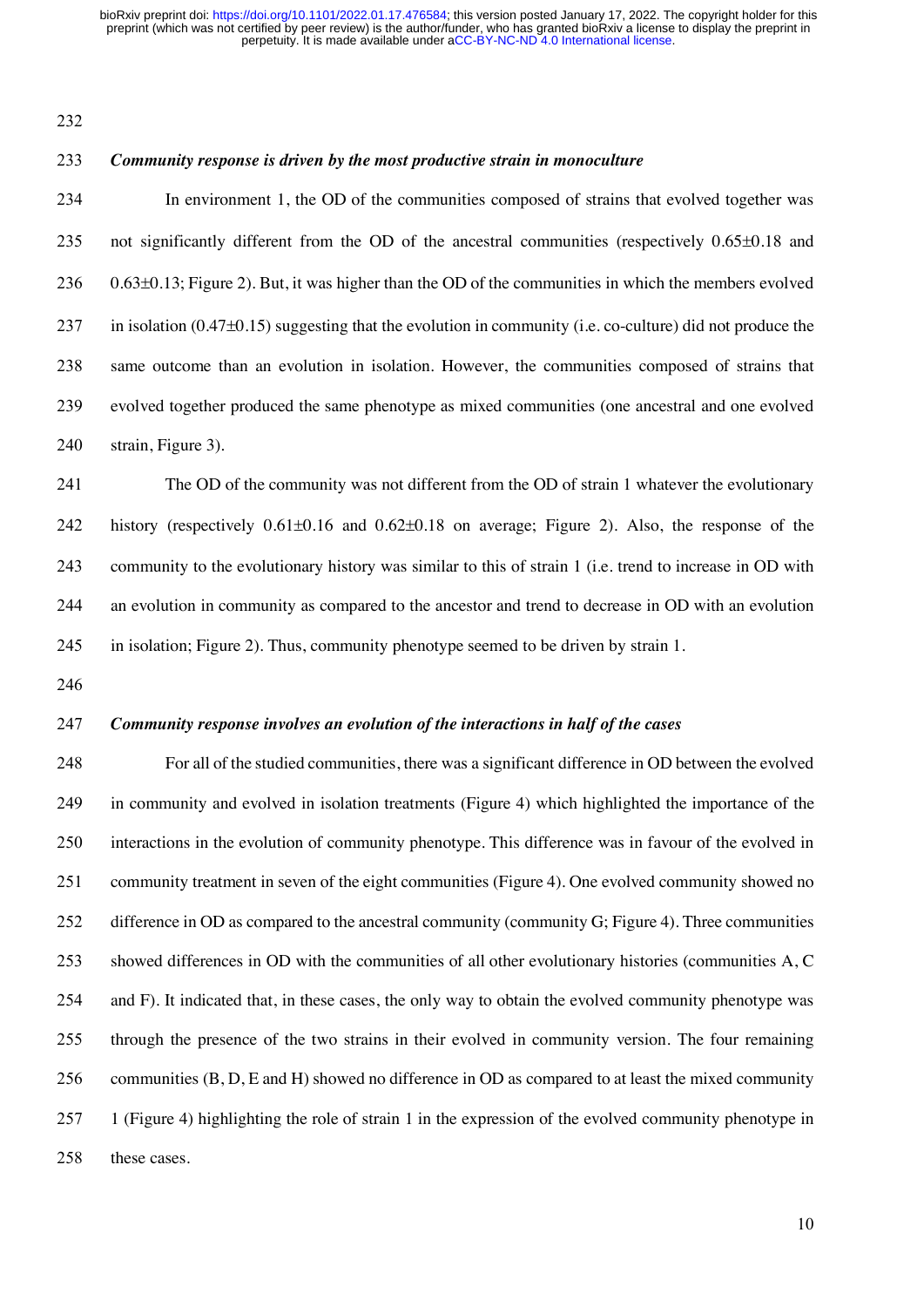The evolutionary response of four of the communities was predictable neither from the responses of the community members nor from the expected response under the hypothesis of an additivity of the individual responses, i.e. an absence of evolution of the interspecific interactions (communities A, C, F and H; Figure 5). Itsuggested that the evolutionary response involved an evolution of the interactions. In communities D and E, the community response was predictable from the response of strain 1 and in community B, it was predictable from the sum of the responses of the two strains (Figure 5). Thus, we did not evidence an evolution of the interspecific interactions in these communities.

# *The abiotic environment influences the evolutionary responses*

 In environment 2, where the conditions differed from these of the experimental evolution, strain 2 showed a similar response to the evolutionary history than in environment 1 (Figure 2). On the contrary, the responses of strain 1 and of the community changed: the highest OD was observed for the ancestors followed by evolved in community and by evolved in isolation treatments. The expression of the "evolved phenotype" thus depended on the abiotic environment. As in environment 1, community phenotype and community response to the evolutionary history were similar to strain 1 (Figure 2). And, the OD of the mixed community 1 was similar to this of the community in which the strains evolved 275 together (respectively  $0.97\pm0.20$  and  $0.97\pm0.13$ ) whereas mixed community 2 showed a higher OD that did not differ from this of the ancestral community (Figure 3), again highlighting the influence of strain 1 on community phenotype.

 Going into the details of the responses of the different communities, some of the changes in the strain and community phenotypes were consistently observed whatever the environment whereas others were not detectable or occurred in the opposite direction when the environment changed (Figure 6a). The phenotypic change in response to evolution in the evolved community (i.e. change in OD as compared to the ancestral community or to the community with evolved in isolation members) was maintained in environment 2 for three communities over eight (A, C and F; Figure 6b). When a strain that evolved in community showed a significant increase in OD as compared to the ancestor, this pattern was always lost when the environment changed (Figure 6c and d). On the contrary, when a strain that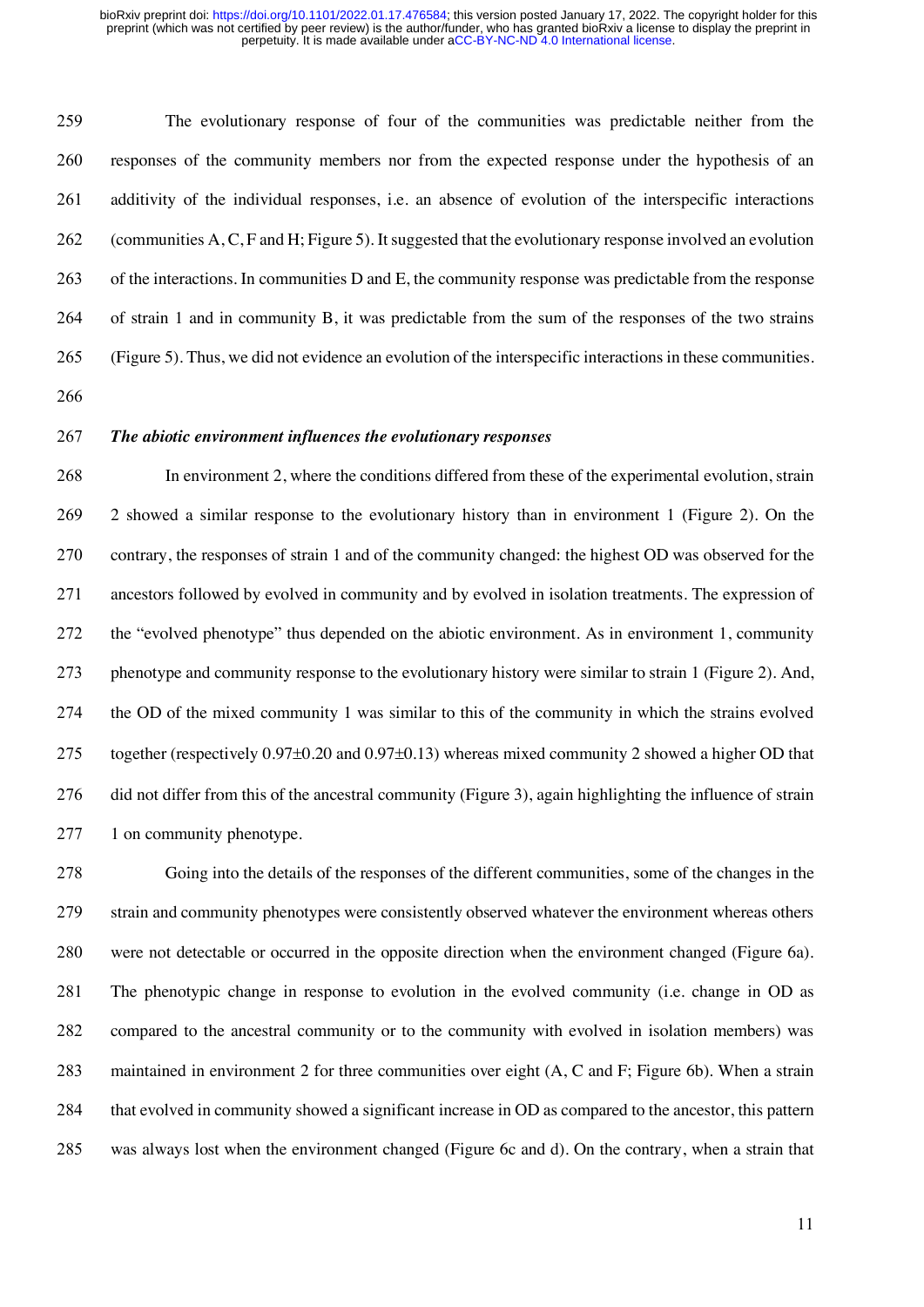evolved in community showed a significant decrease in OD as compared to the ancestor, this pattern was maintained in environment 2 in three cases over four. The changes in OD in the strain that evolved in community as compared to the corresponding strain evolved in isolation were maintained in environment 2 in nine cases over 13 (Figure 6c and d).

#### **DISCUSSION**

 We showed that the evolution of the strains in a community was influenced by the interspecific interactions. Indeed, an evolution in isolation did not produce the same phenotype as an evolution in community (Figure 2). These results are in accordance with an increasing body of literature that highlights the effect of the biotic context, i.e. of the evolution within a community, on the evolutionary response and on the fitness of the community members [10, 13, 24, 25]. The characterization of the community members on the basis of their productivity before experimental evolution allowed a good explanation of their responses to evolution, despite the fact that we grouped species from different 299 genera under the entities "strain 1" and "strain 2" (model  $R^2=0.85$ ; Table S1). To go further, we found that the most productive strain had a dominant role in explaining community phenotype and community response to evolution (Figure 2). It was probably highly linked to the fact that the studied community phenotype was productivity but, it also suggested that the most productive strain in monoculture was also the dominant strain in the community as previously observed on two-species communities [26].

 Beyond an effect at the individual level, our results indicated that the evolution of community phenotype, i.e. productivity, was influenced by evolutionary changes in interspecific interactions. Indeed, as in a previous study [14], the phenotype of the evolved community could not be obtained by reconstructing a community from strains that evolved in isolation (Figures 2 and 4). We observed an effect of the interactions on community evolutionary response in all of the communities that showed an evolution in their phenotypes, i.e. seven among the eight (Figure 4, except G). However, this effect of the interactions depended on the studied community and occurred through three different ways. Community phenotype evolved through *i)* an evolutionary response of one strain conditionally to the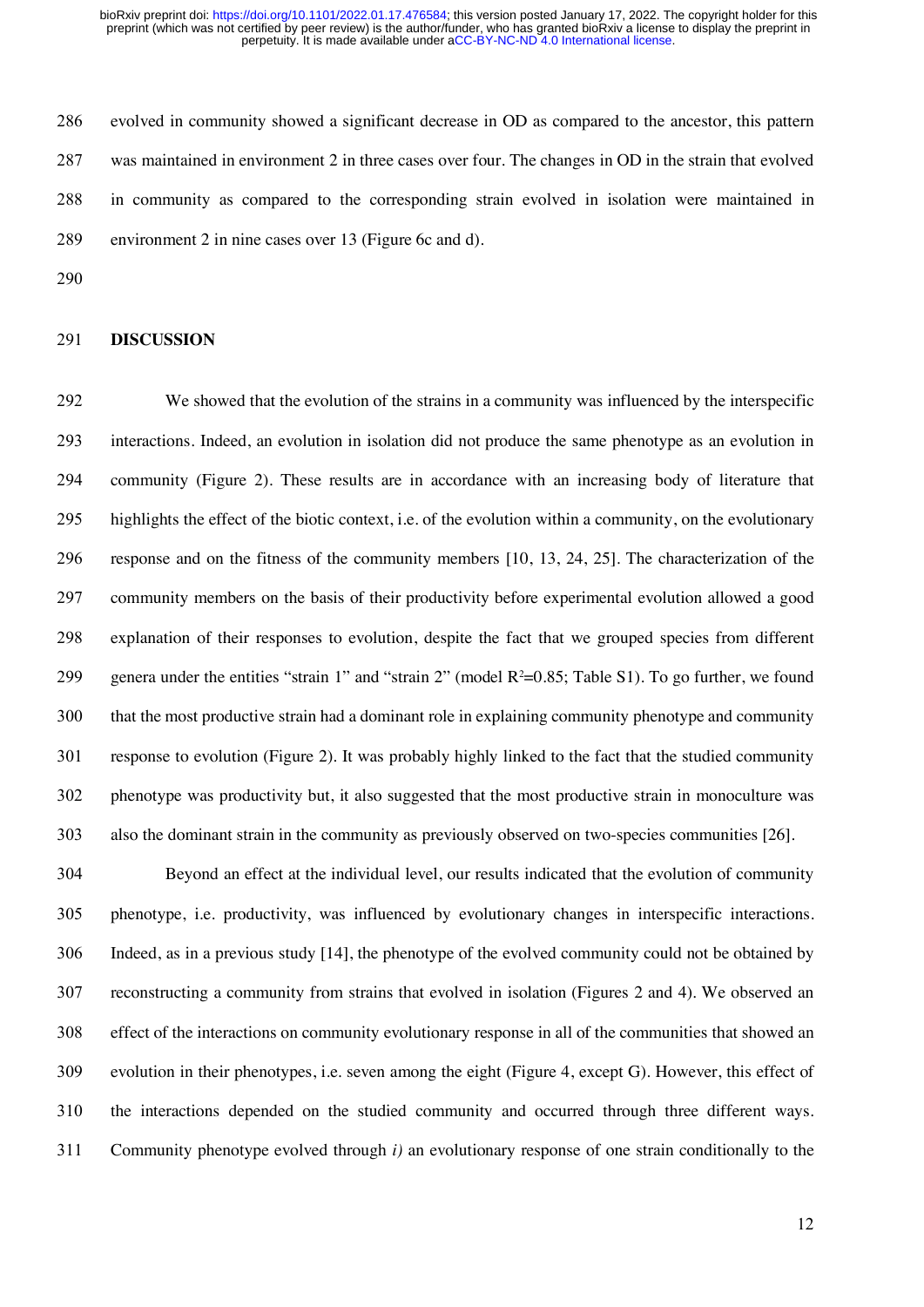presence of the second strain without evolution of the interaction (communities D and E), *ii)* an evolutionary response of the two strains conditionally to their respective presence without evolution of the interaction (B), *iii)* an evolution of the interaction itself under the influence of one (H) or of the two strains (A, C and F; Figures 4 and 5). Thus, the evolution of the community phenotype involved an evolution of the interactions in more than half of the cases. It suggested that the implication of the evolution of the interactions in the evolution of community phenotype is not rare in experimental evolution of microbial communities. In another study [11], a modelling approach allowed to estimate that the responses of ecosystems to evolution under artificial selection would involve an evolution of the interspecific interactions in 4% of cases when targeting an increase in a property and in 38% of the cases when targeting a decrease in a property (this could be modulated by specific experimental choices). More recently, it has been estimated that the evolution of the productivity of beech tree 323 bacterial communities was explained by ecological sorting at 0.35%, by additive evolution at 17.7% and by the evolution of the interspecific interactions at 14.3% [10]. It is not straightforward to estimate the importance of the interspecific interactions in community evolutionary dynamics as their role seems to be highly dependent on the studied community but, together, these results suggest that it is relevant to consider the evolution of the interactions when studying community dynamics, at least in laboratory experiments. Since interspecific interactions, which are not definable below the level of the community, are potential determinants of the evolution of a community, it can be necessary to consider the community as a selection unit.

 In the communities in which an evolution of the interspecific interactions was detected, the change in community productivity was higher than expected but the direction of this change was community-dependent. The response to evolution when the interactions evolved (i.e. in communities A, 334 C, F and H) gave rise to a mean change in productivity of  $35\pm13\%$ , i.e.  $+15\pm7\%$  as compared to what was expected from the individual responses. However, in two communities over four (C and F) this change was negative (i.e. the productivity of the evolved community was lower than this of the ancestral community) and in one case it occurred whereas the sum of the individual responses was positive (C; Figure 5). In the other studies that reported an evolution of the interactions, the effect was to enhance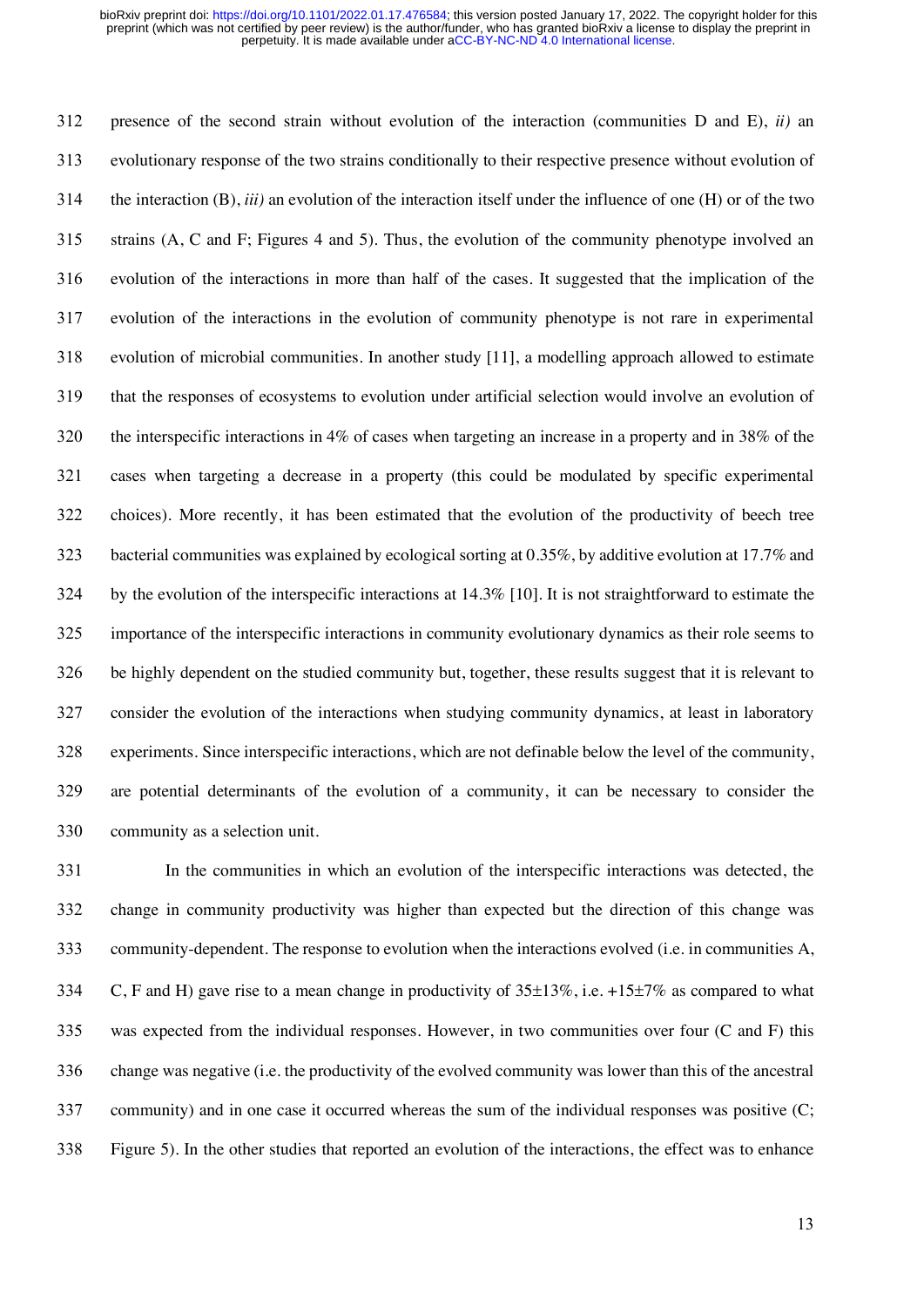community productivity [10, 13, 14]. Furthermore, some authors registered a reduction of the negative interactions and the evolution towards positive ones [14]. In our study, we did not characterize the interactions, but we can hypothesize that different types of interactions (i.e. positive or negative) led to different responses of the community phenotype to the evolution of the interactions.

 The influence of the abiotic environment on the evolutionary responses of the communities and community members was community-dependent. For three of the four communities in which an evolution of the interactions was detected, the response to evolution was consistently observed in the two environments (communities A, C and F; Figure 6b) contrary to what was observed for the strains composing these communities (Figure 6c and d). A possible explanation would be that the evolutionary responses of the strains involved an adaptation to the abiotic component (so that the response is not consistently observed when changing the environment) but that the expression of the "evolved" interaction did not rely on an adaptation to the abiotic component or relied on an adaptation to a condition that is found in the two environments [27]. Previous studies have shown the importance of the resources on the outcome of the evolution of interactions [14, 28]. As the same culture medium was used in the two environments in our experiment, it could suggest that the evolution of the interactions implied modifications in resource sharing.

 Our results also suggested that the evolution in community often promoted an adaptation of the strains to the abiotic component, especially in strain 1 (Figure 6c and 6d). This is not expected since the theory predicts that there are trade-offs between the adaptation to the abiotic and to the biotic components [6, 14] and, that biotic forces are dominant over abiotic forces in driving species evolution (Red Queen hypothesis; [29]). Thus, it is expected that strains that evolved in isolation would show a better adaptation to the abiotic environment than strains that evolved in community. It has been observed experimentally [14, 30] but seemed to be strain-dependent. Our results suggested that the interspecific interactions could have promoted evolutionary responses to the abiotic conditions, which can occur through competition for example [6]. These results may be linked to the structure of the environment. Indeed, it has been suggested that in homogeneous environments, the evolution would act through the selection of traits that are directly beneficial for the carrier species [7]. Thus, the evolutionary response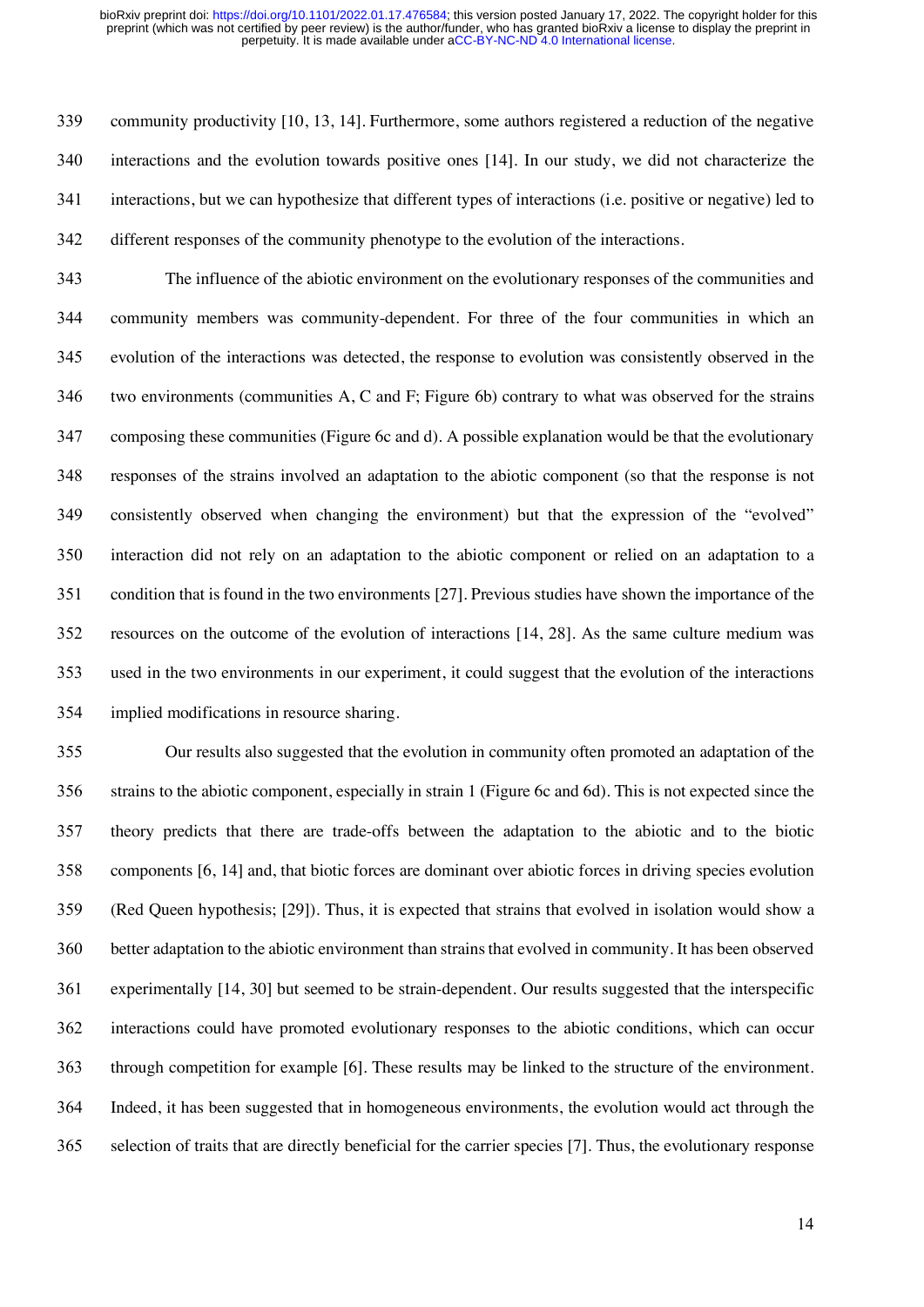of a strain to the presence of another strain could be an adaptation to the abiotic conditions, which could have a direct and positive effect on the strain fitness.

 In this study, we aimed at investigating the importance of the evolution of the interactions in community evolution. There was evidence for an evolution of the interactions in half of the studied communities. Moreover, we highlighted that, even when they did not evolve themselves, the interactions influenced the evolution of both community phenotype and community members' phenotype. It is thus relevant to consider that a community is not just an addition of evolving species, but that the community by itself, with evolving species interactions, can be the unit of selection. The present study included eight communities, eight bacterial strains belonging to five genera and focused on pairwise interactions only. Further studies involving higher levels of community complexity are needed to investigate how widespread is the importance of interspecific interactions in community evolutionary dynamics. To go further, our results suggested that the communities in which the interspecific interactions evolved were more likely to be independent on the abiotic environment to express the evolved community phenotype. This is of particular interest in the field of the artificial selection at the community level and its possible applications.

### **Acknowledgements**

 We thank Alain Hartmann and Baptiste Serbource, MERS team, INRAE Dijon, for their advice and the provision of the equipment allowing the assessment of the antibiotic resistance of the strains.

# **Competing interests**

The authors declare that they have no conflict of interest.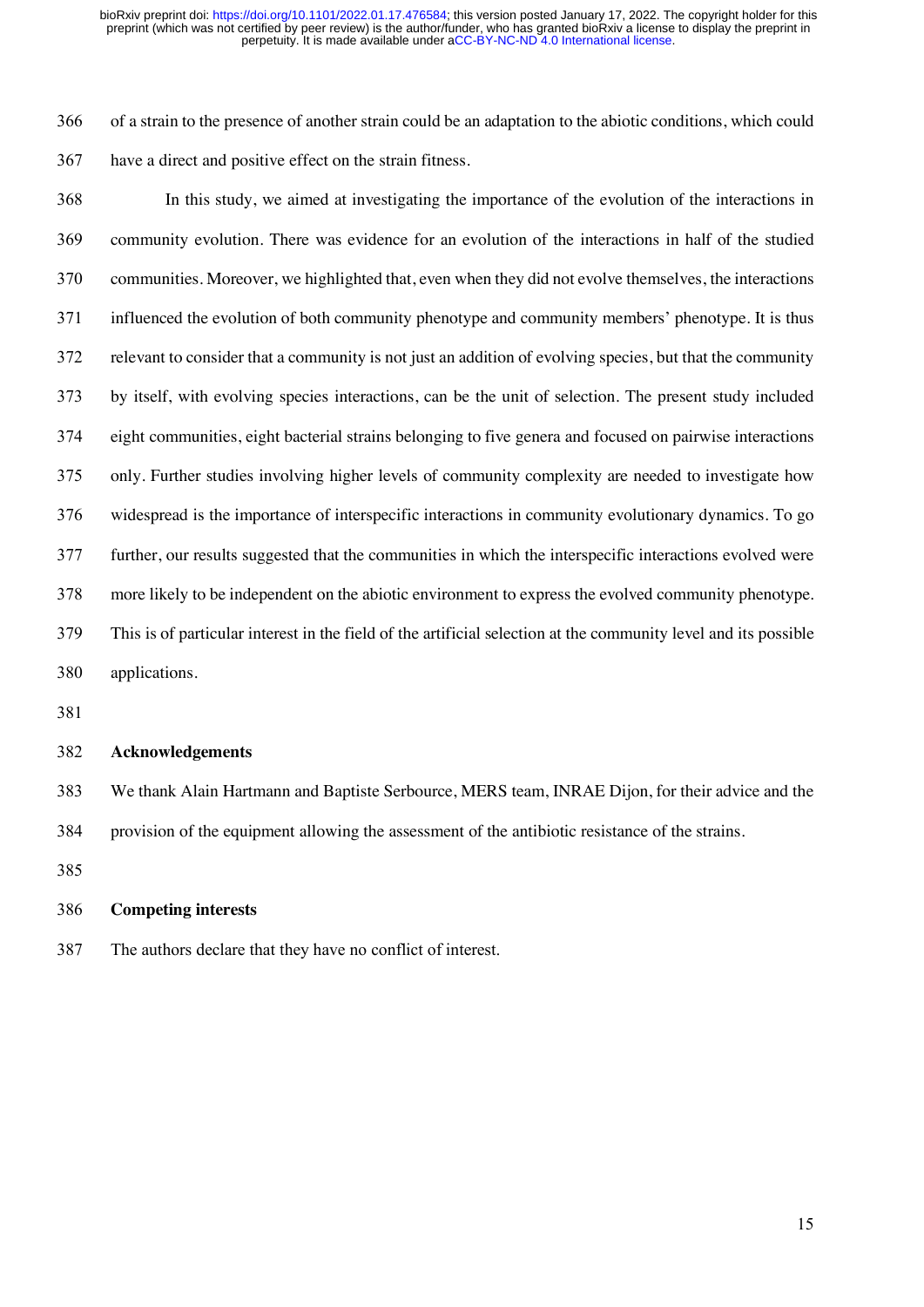# **REFERENCES**

- 1. Whitham TG, Allan GJ, Cooper HF, Shuster SM. Intraspecific Genetic Variation and Species Interactions Contribute to Community Evolution. *Annu Rev Ecol Evol Syst* 2020; **51**: 587–612.
- 2. Liautaud K, van Nes EH, Barbier M, Scheffer M, Loreau M. Superorganisms or loose collections
- of species? A unifying theory of community patterns along environmental gradients. *Ecol Lett* 2019; ele.13289.
- 3. Guo X, Boedicker JQ. The Contribution of High-Order Metabolic Interactions to the Global Activity of a Four-Species Microbial Community. *PLoS Comput Biol* 2016; **12**: e1005079.
- 4. Madsen JS, Sørensen SJ, Burmølle M. Bacterial social interactions and the emergence of community-intrinsic properties. *Curr Opin Microbiol* 2018; **42**: 104–109.
- 5. Whitham TG, Bailey JK, Schweitzer JA, Shuster SM, Bangert RK, LeRoy CJ, et al. A framework for community and ecosystem genetics: from genes to ecosystems. *Nat Rev Genet* 2006; **7**: 510– 523.
- 6. Barraclough TG. How Do Species Interactions Affect Evolutionary Dynamics Across Whole Communities? *Annu Rev Ecol Evol Syst* 2015; **46**: 25–48.
- 7. Gorter FA, Manhart M, Ackermann M. Understanding the evolution of interspecies interactions in microbial communities. *Phil Trans R Soc B* 2020; **375**: 20190256.
- 8. Penn A, Harvey I. The role of non-genetic change in the heritability, variation, and response to selection of artificially selected ecosystems. *Artificial Life IX: Proceedings of the Ninth*
- *International Conference on the Simulation and Synthesis of Artificial Life*, MIT Press. 2004.
- 9. Goodnight CJ. Evolution in metacommunities. *Philos T R Soc B* 2011; **366**: 1401–1409.
- 10. Fiegna F, Moreno-Letelier A, Bell T, Barraclough TG. Evolution of species interactions determines microbial community productivity in new environments. *ISME J* 2015; **9**: 1235–1245.
- 11. Williams HTP, Lenton TM. Artificial selection of simulated microbial ecosystems. *PNAS* 2007; **104**: 8918–8923.
- 12. Goodnight CJ. Experimental studies of community evolution II: the ecological basis of the response to community selection. *Evolution* 1990; **44**: 1625–1636.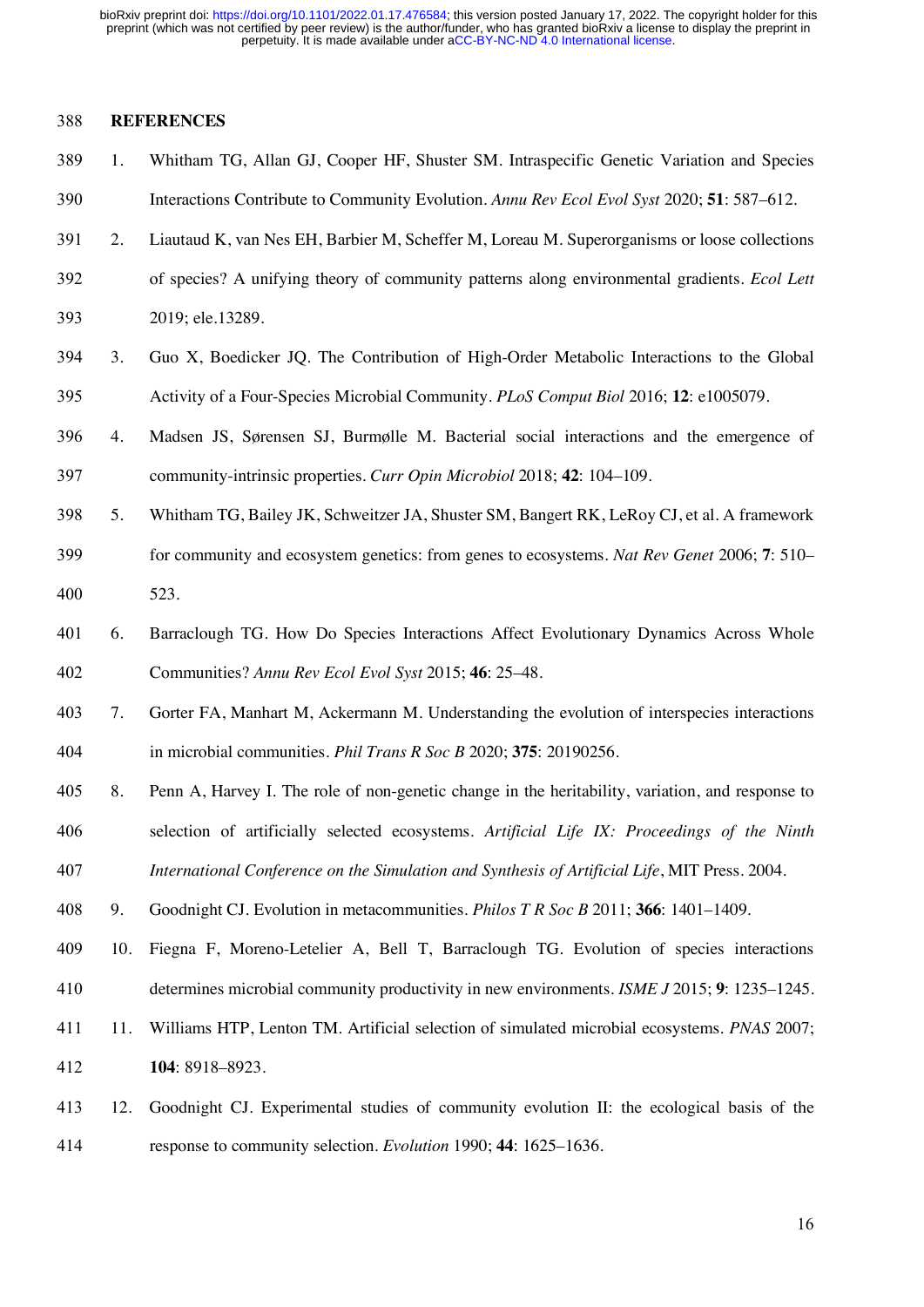- 13. Hansen SK, Rainey PB, Haagensen JAJ, Molin S. Evolution of species interactions in a biofilm
- community. *Nature* 2007; **445**: 533–536.
- 14. Lawrence D, Fiegna F, Behrends V, Bundy JG, Phillimore AB, Bell T, et al. Species Interactions
- Alter Evolutionary Responses to a Novel Environment. *PLoS Biol* 2012; **10**: e1001330.
- 15. Janzen DH. When is it coevolution? *Evolution* 1980; **34**: 611–612.
- 16. Brockhurst MA, Koskella B. Experimental coevolution of species interactions. *Trends Ecol Evol* 2013; **28**: 367–375.
- 17. Matthews B, De Meester L, Jones CG, Ibelings BW, Bouma TJ, Nuutinen V, et al. Under niche construction: an operational bridge between ecology, evolution, and ecosystem science. *Ecol*
- *Monogr* 2014; **84**: 245–263.
- 18. Andrade-Domínguez A, Salazar E, del Carmen Vargas-Lagunas M, Kolter R, Encarnación S. Eco-evolutionary feedbacks drive species interactions. *ISME J* 2014; **8**: 1041–1054.
- 19. Raynaud T, Devers M, Spor A, Blouin M. Community diversity determines the evolution of synthetic bacterial communities under artificial selection. 2021. BioRxiv.
- 20. Miller CS, Handley KM, Wrighton KC, Frischkorn KR, Thomas BC, Banfield JF. Short-Read
- Assembly of Full-Length 16S Amplicons Reveals Bacterial Diversity in Subsurface Sediments. *PLoS ONE* 2013; **8**: e56018.
- 21. Kuznetsova A, Brockhoff PB, Christensen RHB. lmerTest Package: Tests in Linear Mixed Effects Models. *J Stat Softw* 2017; **82**: 1-26.
- 22. Fox J, Weisberg S. An {R} Companion to Applied Regression, Third Edition. Thousand Oaks CA: Sage. 2019.
- 23. Lenth RV. emmeans: Estimated Marginal Means, aka Least-Squares Means. R package version
- 1.5.5-1. 2021. *https://CRANR-project.org/package=emmeans*. Accessed 8 May 2021.
- 24. Jousset A, Eisenhauer N, Merker M, Mouquet N, Scheu S. High functional diversity stimulates diversification in experimental microbial communities. *Sci Adv* 2016; **2**: e1600124.
- 25. Scheuerl T, Hopkins M, Nowell RW, Rivett DW, Barraclough TG, Bell T. Bacterial adaptation is
- constrained in complex communities. *Nat Commun* 2020; **11**: 754.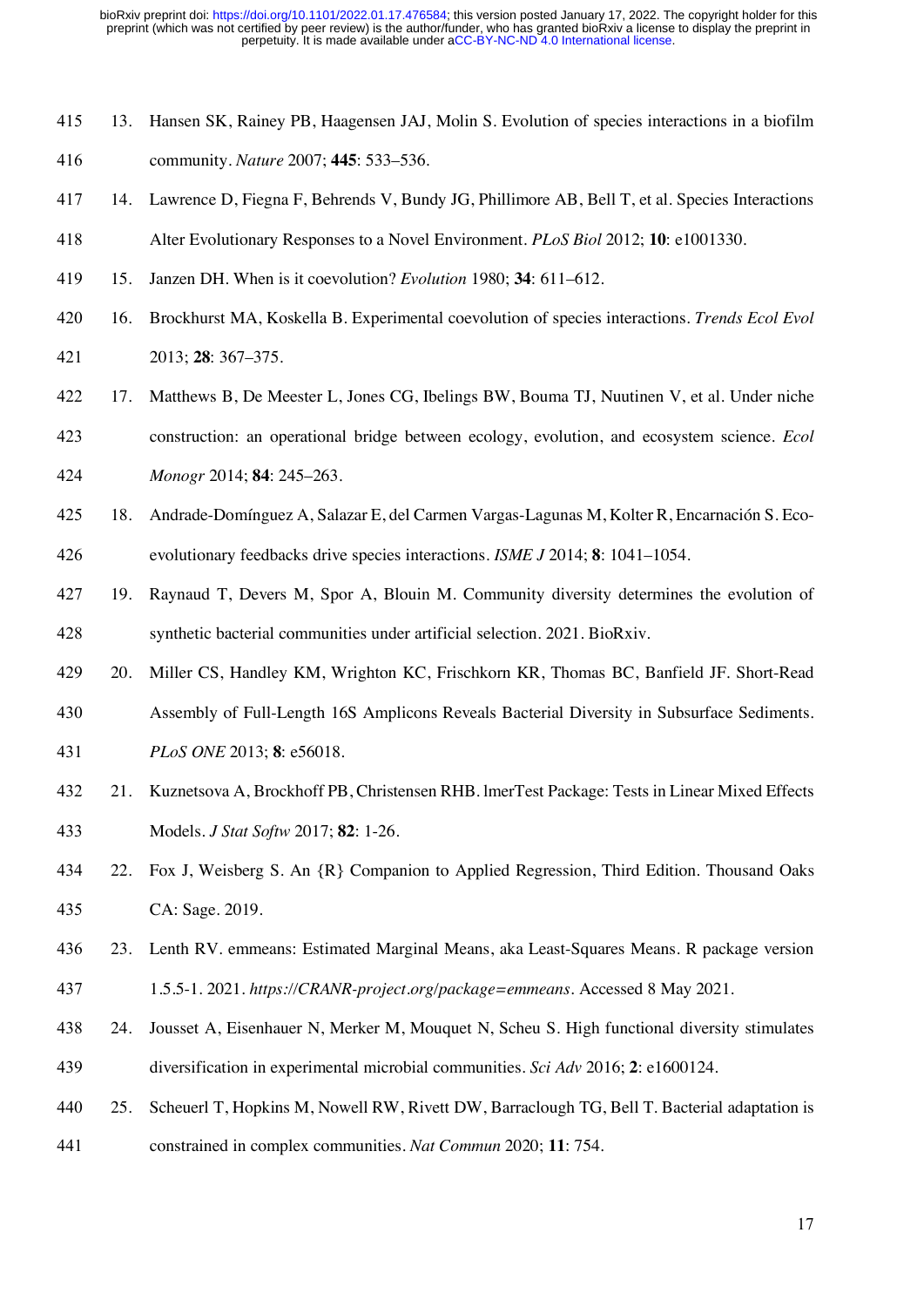- 26. Meroz N, Tovi N, Sorokin Y, Friedman J. Community composition of microbial microcosms
- follows simple assembly rules at evolutionary timescales. *Nat Commun* 2021; **12**: 2891.
- 27. Hillesland KL, Stahl DA. Rapid evolution of stability and productivity at the origin of a microbial mutualism. *Proc Natl Acad Sci USA* 2010; **107**: 2124–2129.
- 28. Rivett DW, Scheuerl T, Culbert CT, Mombrikotb SB, Johnstone E, Barraclough TG, et al.
- Resource-dependent attenuation of species interactions during bacterial succession. *ISME J* 2016;
- **10**: 2259–2268.
- 29. Brockhurst MA, Chapman T, King KC, Mank JE, Paterson S, Hurst GDD. Running with the Red
- Queen: the role of biotic conflicts in evolution. *Proc R Soc B* 2014; **281**: 20141382.
- 30. Castledine M, Padfield D, Buckling A. Experimental (co)evolution in a multi-species microbial
- community results in local maladaptation. *Ecol Lett* 2020; **23**: 1673–1681.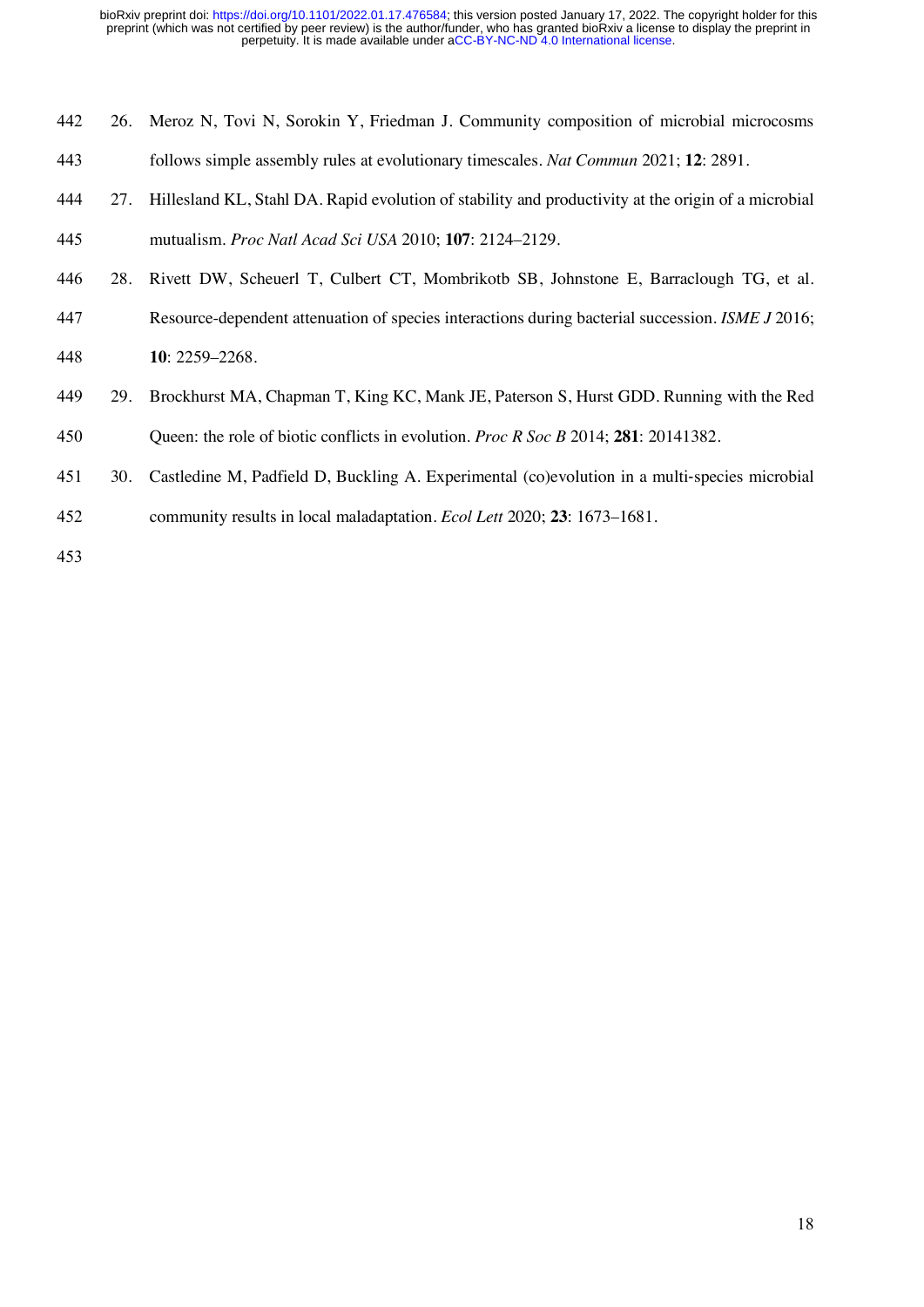**Table 1 Two-strain communities studied in the experiment.** Some of the pairs of strains evolved in the absence of other strains (i.e. in two-strain native communities), whereas other pairs evolved in the presence of other strains (i.e. in four-strain native communities), this is specified into the column "Initial richness level of the native community". Some of the native communities evolved under artificial selection whereas others evolved under "no artificial selection" (i.e. natural selection only), this is specified in the column "Selection regime applied to the native community". In each community, strain 1 is the most productive of the two strains (highest OD) and strain 2 is the least productive one (lowest 461 OD).

| <b>Community</b><br>identifier | <b>Strains</b>                                                                              | <b>Initial</b><br>richness level<br>of the native<br>community | <b>Selection regime</b><br>applied to the<br>native<br>community |
|--------------------------------|---------------------------------------------------------------------------------------------|----------------------------------------------------------------|------------------------------------------------------------------|
| Community A                    | 1<br>Variovorax sp.38R<br>2<br>Pseudopedobacter saltens DSM12145                            | 2 strains                                                      | No artificial<br>selection                                       |
| Community B                    | $\mathbf{1}$<br>Variovorax sp.38R<br>$\overline{2}$<br>Pseudopedobacter saltens DSM12145    | 4 strains                                                      | No artificial<br>selection                                       |
| Community C                    | 1<br>Pseudomonas knackmussii DSM6978<br>2<br>Variovorax sp.38R                              | 4 strains                                                      | No artificial<br>selection                                       |
| Community D                    | $\mathbf{1}$<br>Pseudomonas sp. ADPe<br>2<br>Escherichia coli WA803                         | 2 strains                                                      | No artificial<br>selection                                       |
| Community E                    | Pseudomonas knackmussii DSM6978<br>1<br>$\overline{2}$<br>Pseudopedobacter saltens DSM12145 | 4 strains                                                      | No artificial<br>selection                                       |
| Community F                    | 1<br>Pseudomonas sp. ADP3<br>2<br>Escherichia coli K12                                      | 4 strains                                                      | No artificial<br>selection                                       |
| Community G                    | 1<br>Escherichia coli WA803<br>$\overline{2}$<br>Agrobacterium sp.9023                      | 4 strains                                                      | Artificial<br>selection                                          |
| Community H                    | 1<br>Pseudomonas sp. ADPe<br>$\overline{2}$<br>Escherichia coli WA803                       | 2 strains                                                      | Artificial<br>selection                                          |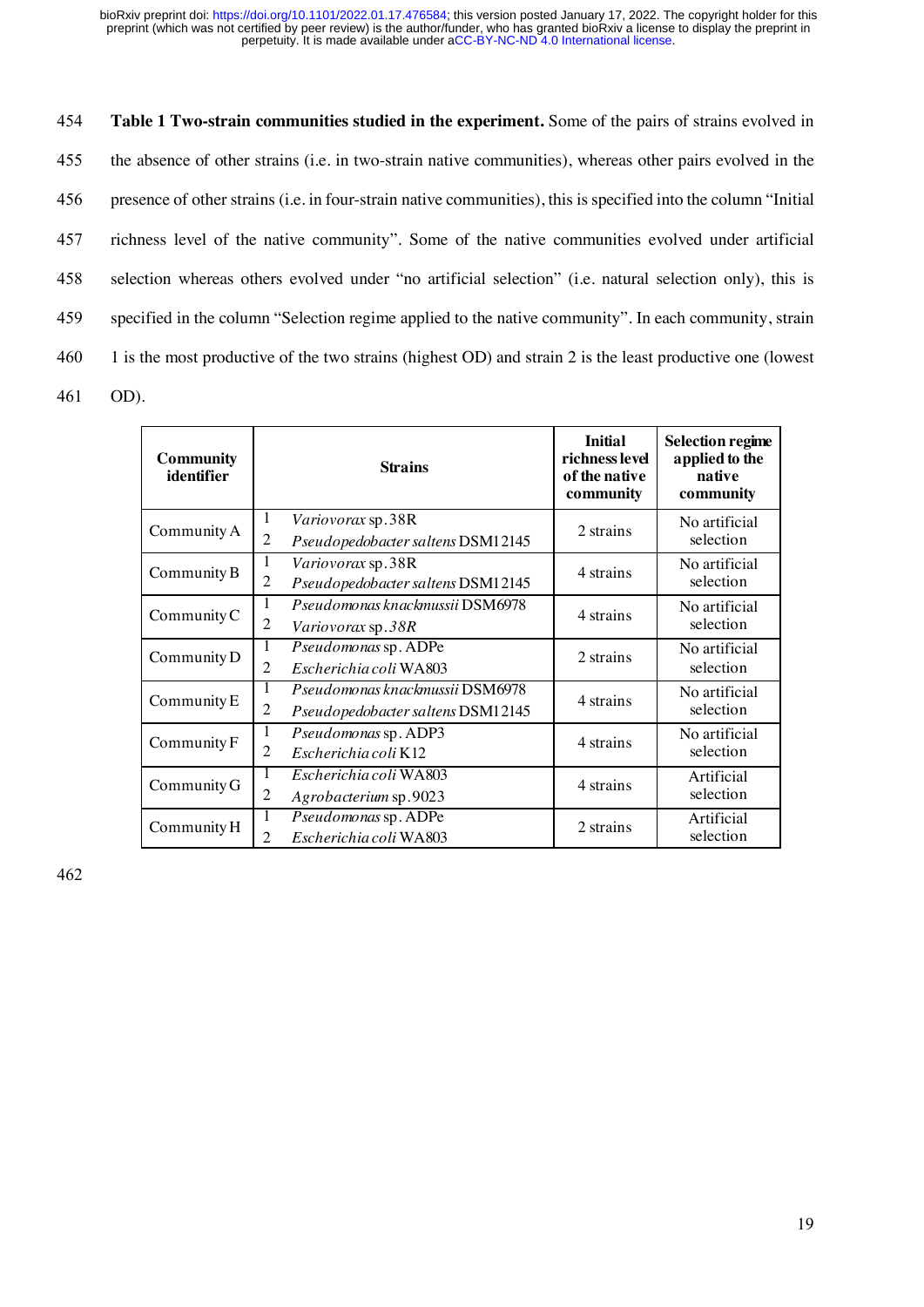

 **Figure 1 Experimental design. a)** Each bacterial strain was previously experimentally evolved in isolation and as a member of a community [19]. At the end of this experimental evolution, the strains were isolated from the community in which they evolved. **b)** From the strains, different communities were built: ancestor (co-culture of two ancestral strains), evolved in community (co-culture of two strains that evolved together), evolved in isolation (co-culture of two strains that evolved in isolation), mixed 1 (co-culture of one ancestral strain and one strain evolved in community) and mixed 2 (co-culture of one ancestral strain and one strain evolved in community conversely to mixed 1).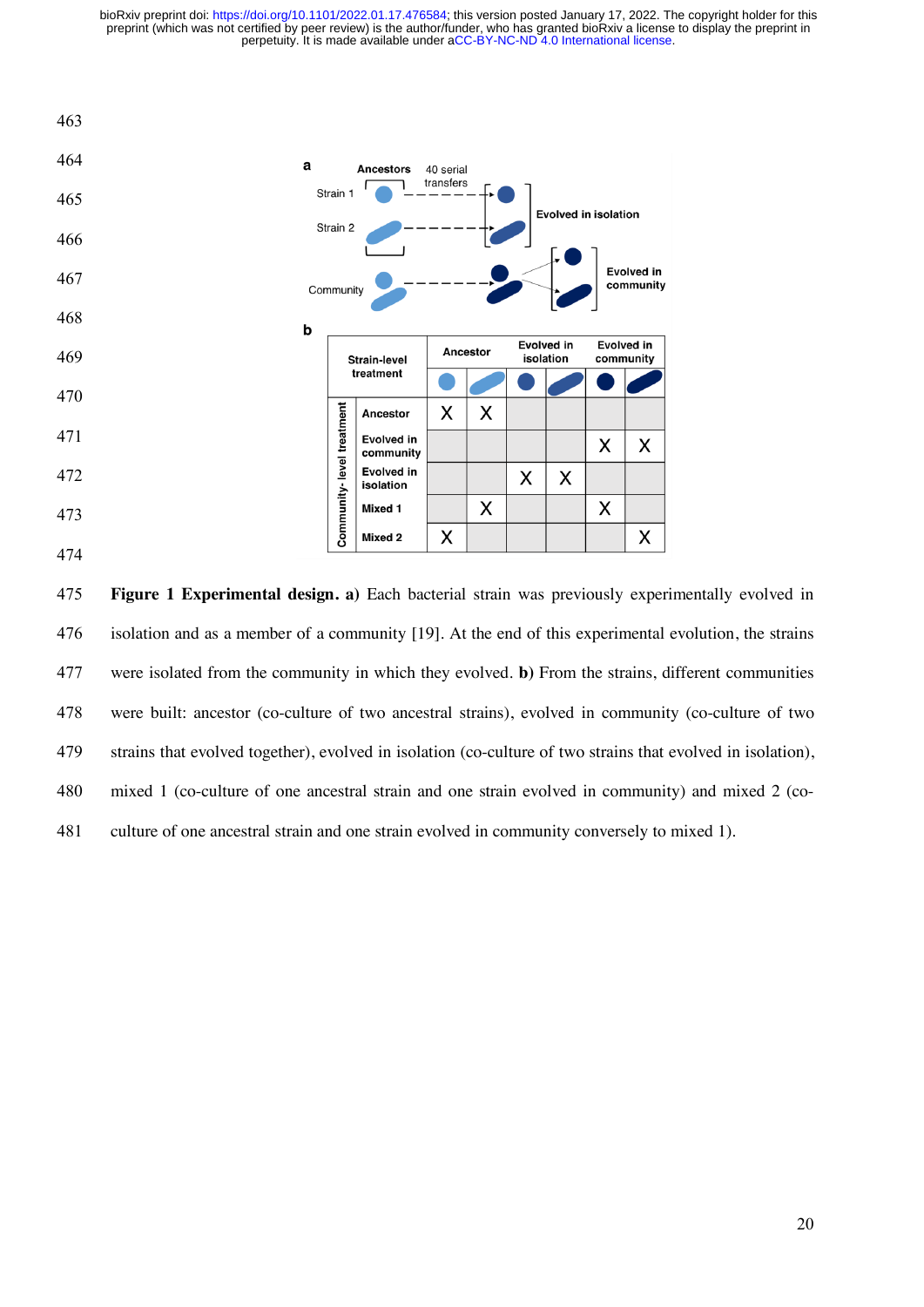

 **Figure 2 Optical density of the community and the community members depending on the evolutionary history and the environment.** Environment 1: identical growth conditions to the experimental evolution; Environment 2: different growth conditions from the experimental evolution. Strain 1 is the most productive of the two strains in a given community (highest OD) and strain 2 is the least productive of the two strains (lowest OD). Community refers to the co-culture of strain 1 and strain 2. Different letters represent significant differences in OD within a given environment. Mean values are 489 given  $\pm$  SD. Sample sizes are given on the bottom of the graphs.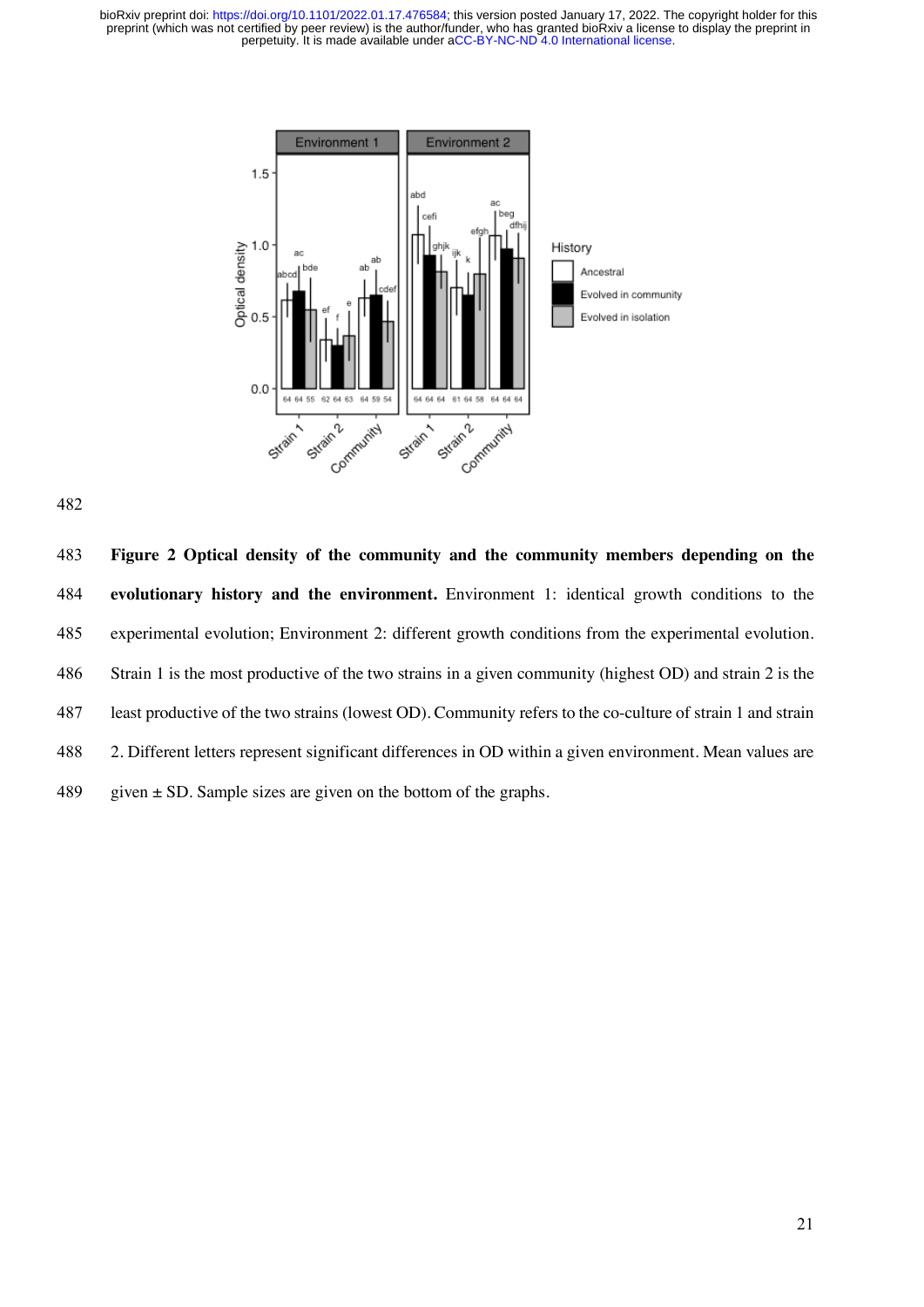



 **Figure 3 Optical density of the communities depending on the evolutionary history of their members and the environment.** Environment 1: identical growth conditions to the experimental evolution; Environment 2: different growth conditions from the experimental evolution. Community refers to the co-culture of strain 1 and strain 2. In mixed community 1, the strain 1 evolved in community was grown with the ancestral strain 2. In mixed community 2, the ancestral strain 1 was grown with the strain 2 evolved in community. Different letters represent significant differences in OD within a given 497 environment. Mean values are given  $\pm$  SD. Sample sizes are given on the bottom of the graphs.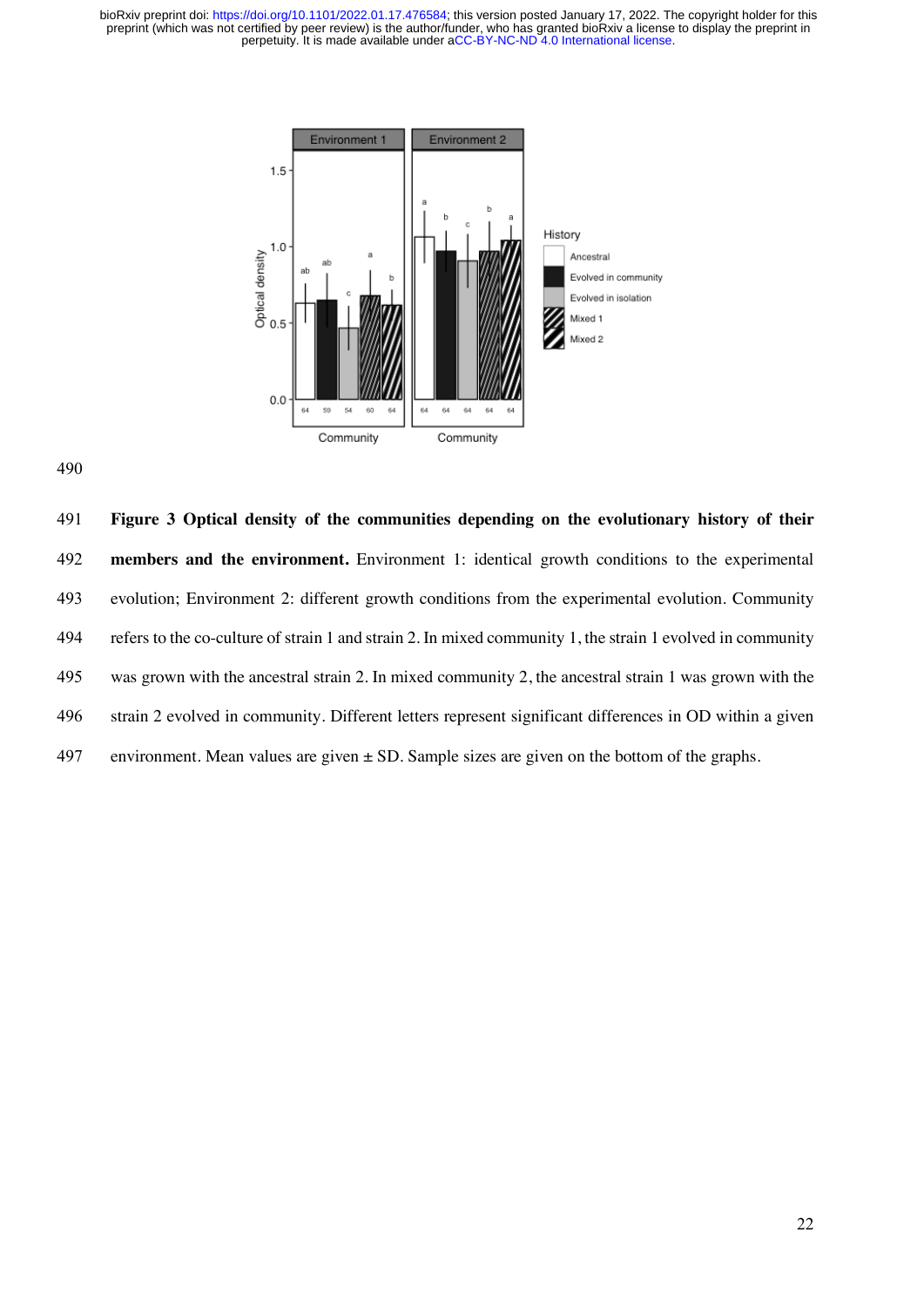|                         |                      | Evolved in community |          |             |  |           |                     |             |                      |                         |
|-------------------------|----------------------|----------------------|----------|-------------|--|-----------|---------------------|-------------|----------------------|-------------------------|
| Community<br>identifier | History              | Community            | Strain 1 | 5<br>Strain |  | Community | Strain <sub>1</sub> | 5<br>Strain | History              | Community<br>identifier |
|                         | Ancestral            |                      |          |             |  |           |                     |             | Ancestral            |                         |
| А                       | Evolved in isolation |                      |          |             |  |           |                     |             | Evolved in isolation | E                       |
|                         | Mixed 1              |                      |          |             |  |           |                     |             | Mixed 1              |                         |
|                         | Mixed 2              |                      |          |             |  |           |                     |             | Mixed 2              |                         |
|                         | Ancestral            |                      |          |             |  |           |                     |             | Ancestral            |                         |
| В                       | Evolved in isolation |                      |          |             |  |           |                     |             | Evolved in isolation | F                       |
|                         | Mixed 1              |                      |          |             |  |           |                     |             | Mixed 1              |                         |
|                         | Mixed 2              |                      |          |             |  |           |                     |             | Mixed 2              |                         |
|                         | Ancestral            |                      |          |             |  |           |                     |             | Ancestral            |                         |
| C                       | Evolved in isolation |                      |          |             |  |           |                     |             | Evolved in isolation | G                       |
|                         | Mixed 1              |                      |          |             |  |           |                     |             | Mixed 1              |                         |
|                         | Mixed 2              |                      |          |             |  |           |                     |             | Mixed 2              |                         |
|                         | Ancestral            |                      |          |             |  |           |                     |             | Ancestral            |                         |
| D                       | Evolved in isolation |                      |          |             |  |           |                     |             | Evolved in isolation | н                       |
|                         | Mixed 1              |                      |          |             |  |           |                     |             | Mixed 1              |                         |
|                         | Mixed 2              |                      |          |             |  |           |                     |             | Mixed 2              |                         |
|                         |                      | $\geq$               |          | $\lt$       |  |           | n.s.                |             | n.a.                 |                         |

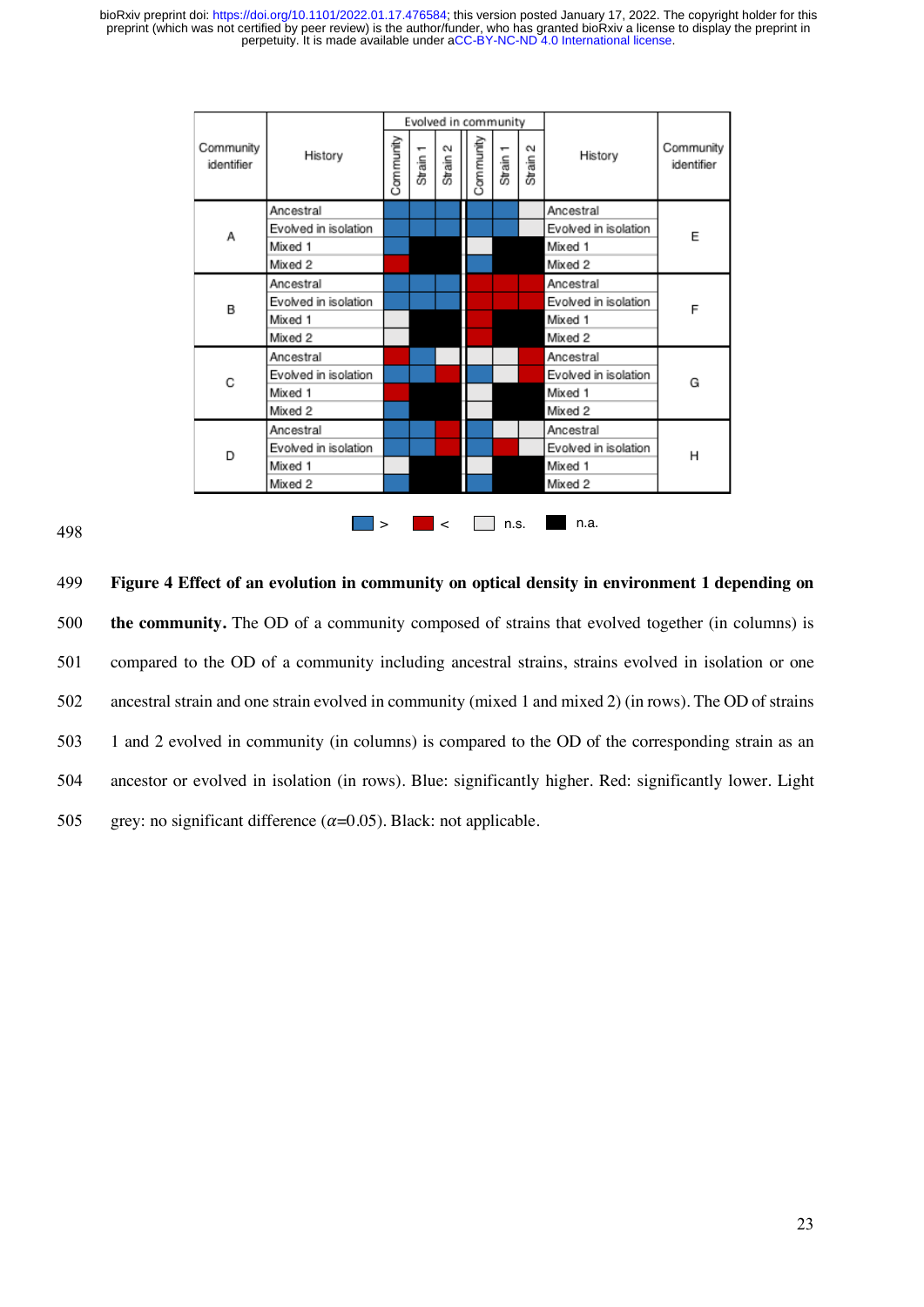

 **Figure 5 Predictability of the evolutionary response of the community.** The observed evolutionary responses of the community, strain 1 and strain 2 in environment 1 were expressed as the difference in optical density as compared to the corresponding ancestor (i.e. ancestral community or ancestral strain 1 or ancestral strain 2 in environment 1). "Strain 1 + Strain 2" refers to the expected response to evolution under the hypothesis of an additivity of the individual responses, it was obtained by summing the observed responses of strain 1 and strain 2. Bars represent 95% CI. On each graph, the black dashed line represents the mean value of the response of the community and the grey area represents the associated 95% CI. Means and 95% CI were obtained by bootstrapping.